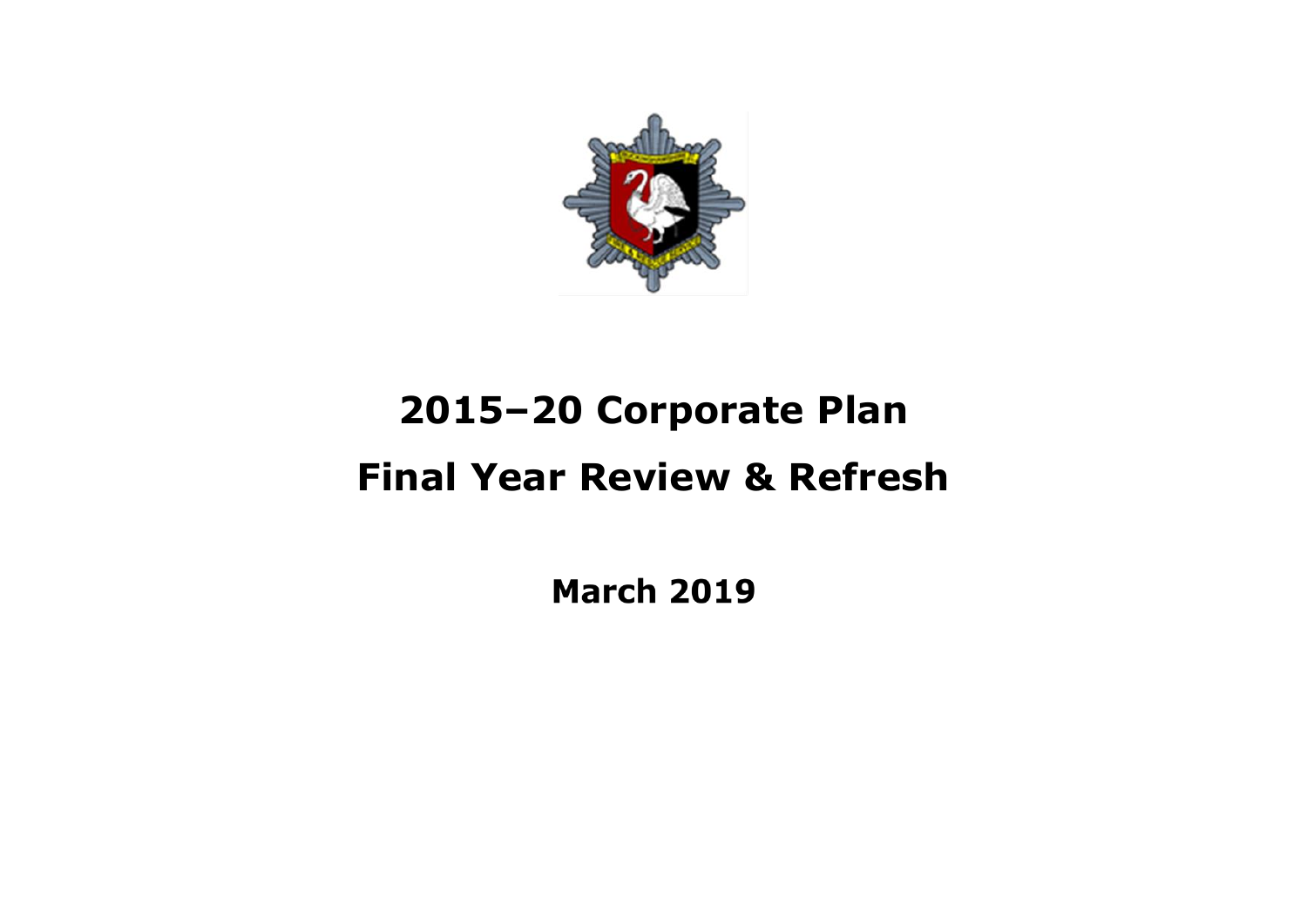| <b>Plan Contents</b>                                           | Page           |
|----------------------------------------------------------------|----------------|
| 1. Introduction                                                | $\overline{2}$ |
| 2. Overview of progress made to 31 March 2019                  | 3              |
| 3. Changes to operating context                                | 6              |
| 4. Main Revisions to the plan                                  | 9              |
| 5. Our Vision & Values                                         | 12             |
| 6. Our Strategic Objectives, Enablers and Performance Measures | 13             |
| 7. Updated schedule of Key Projects and Tasks                  | 14             |
| 8. Risk Management Plan                                        | 22             |
| 9. Plan Governance and Monitoring                              | 23             |

Page | 1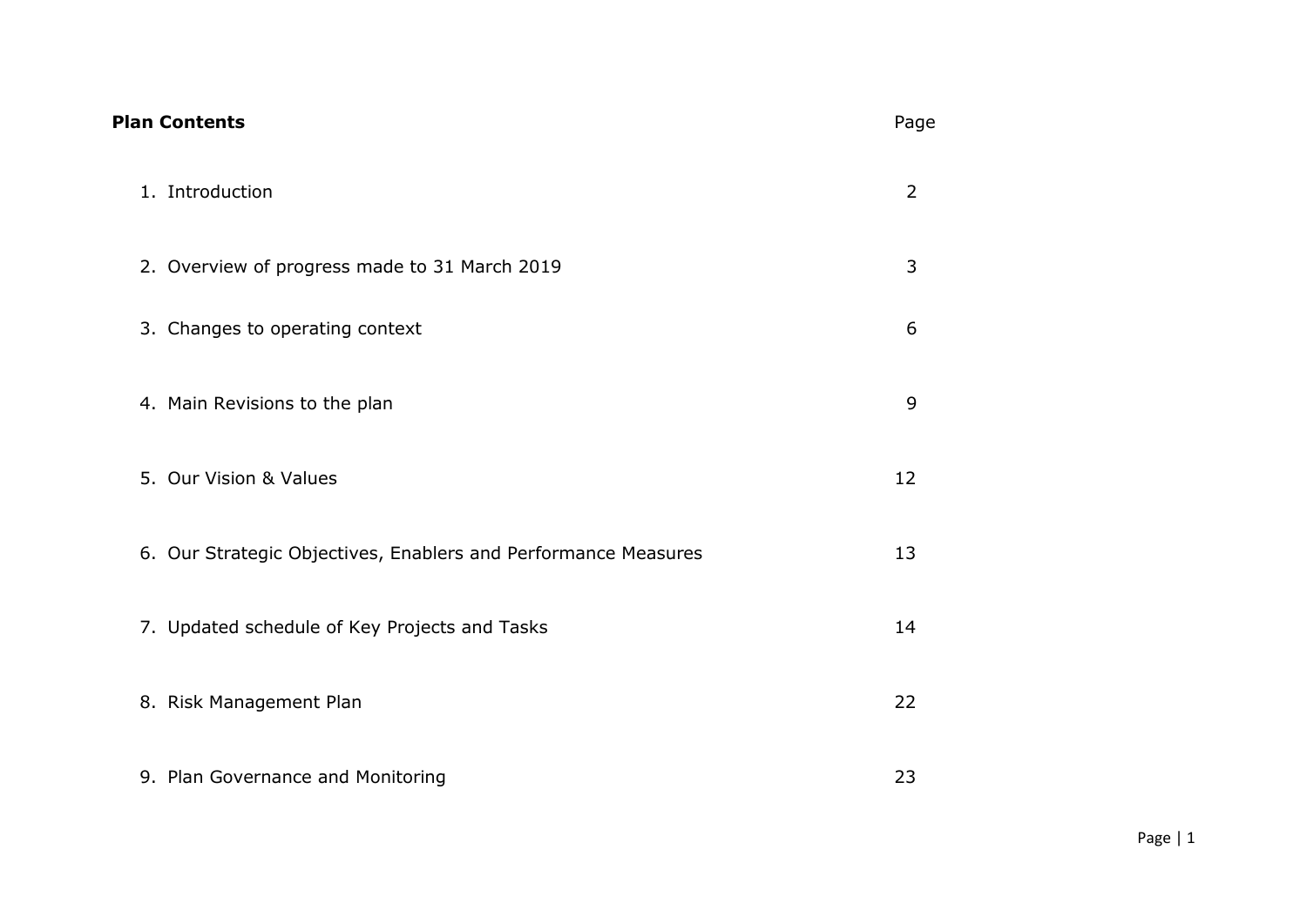## **1. Introduction**

This document reflects the outcomes of a final year review and refresh of the 2015 – 20 Corporate Plan. It sets out how we intend to equip and develop our organisation and its people to meet the challenges that we face over the remaining years of the plan and continue to make progress towards the achievement of our vision and strategic objectives. It also sets out the remaining programme of work that will be needed to develop and implement the proposals approved by the Fire Authority following the outcomes of the public consultation on our 2015-20 Public Safety Plan. These were:

- To review capacity in each of five key geographical areas, starting with Milton Keynes, to ensure that the Service has:
	- o The right balance between measures to prevent and protect against risks and the residual capacity needed to respond to emergencies;
	- $\circ$  The most appropriate crewing models relative to current and expected levels of demand and risk;
	- o The right number of staff, fire engines and other specialist appliances required to fit with normal, day-to daydemand patterns;
	- o The right number of, and location for, fire stations. This may involve moving, merging, closing or co-locating with other blue-light services.
- To identify and implement the level of capacity needed to respond to major local, regional and national emergencies and meet mutual assistance obligations to neighbouring fire and rescue services.
- To work with staff and other stakeholders to develop the very best resourcing models for both the Service and the people it serves and protects. This will embrace identifying and implementing changes to our employee proposition, staff terms and conditions of employment, skills development, crewing models and shift patterns.
- To continue to develop opportunities to increase the benefits and value that we deliver to the public by using our capacity, resources and assets to meet a wider range of community needs in partnership with others.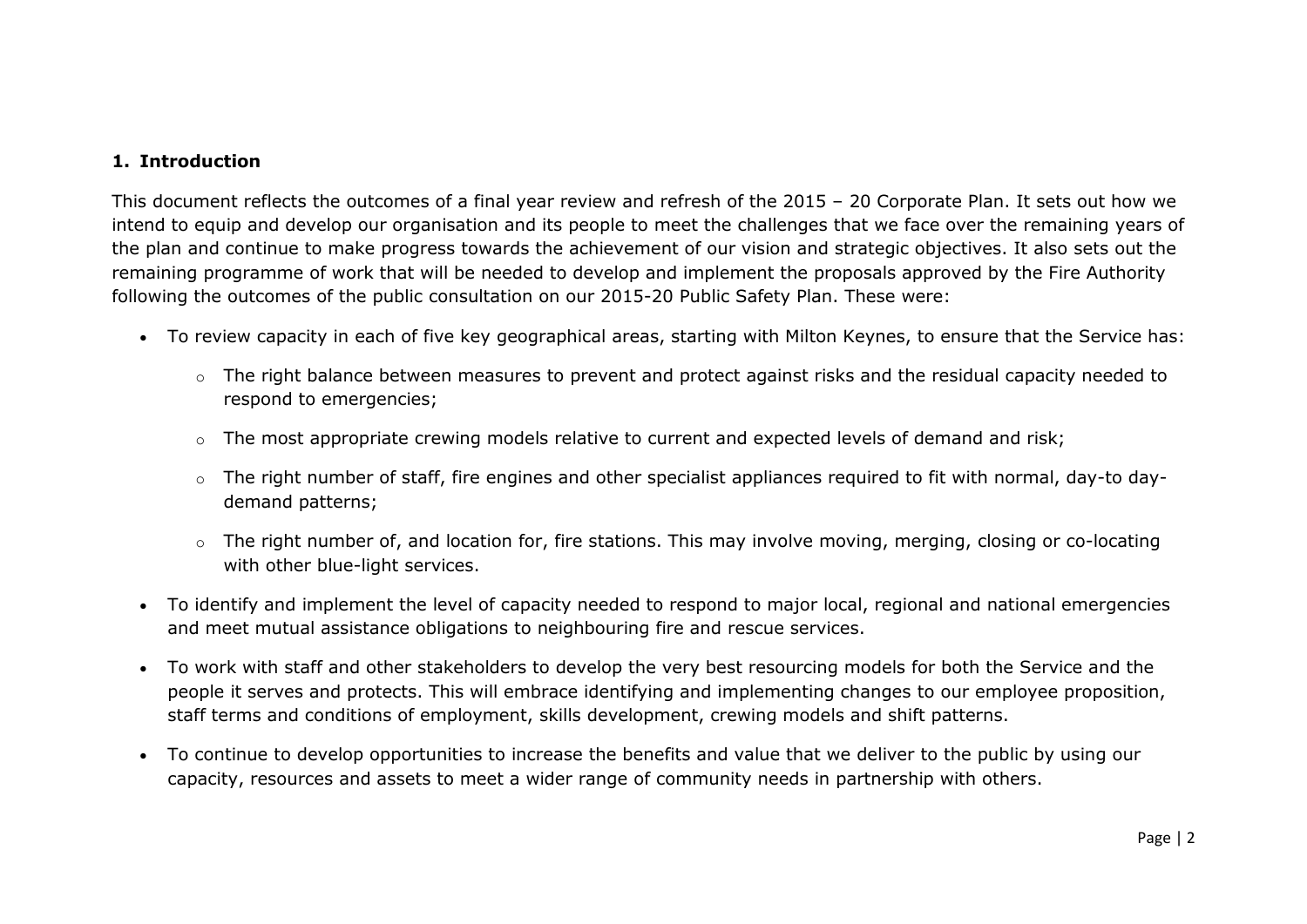# **2. Overview of progress to 31 March 2019**

From the inception of the plan in April 2015 the Service has made significant and innovative progress towards the achievement of its strategic objectives. These achievements have been recognised nationally in the form of ministerial visits, speeches and awards.

In particular the Service has delivered an innovative operational response and resourcing model which is unique in the UK Fire and Rescue Service. This has been supported by extensive workforce reform and a willingness of our staff to change and work more flexibly.

We have developed and established a model which balances our risk, demand and operational / financial capacity. This has been achieved with no redundancies, no station closures and without removing any fire appliances from stations. It has been common practice in other fire and rescue services to achieve savings by such cuts to services, including station closures, while we have achieved ours through workforce reform and service remodelling. However, our services to the public have not deteriorated and, in many circumstances, have improved and diversified (e.g. medical response). We are continuing to reduce the number of serious incidents we are attending and the incidence of deaths and injury remain low by historic standards against a backdrop of an increasing population. Also our average response time to incidents has improved in the last two years after a period of increase.

Key areas of progress to date with Corporate Plan Projects include:

#### Milton Keynes Reconfiguration

 The staff transformations required before migration to the Blue Light Hub have been successfully completed. Construction is well advanced with handover to the partners due in November 2019 and occupation commencing soon thereafter.

#### Workforce Reform

 A 12 month pilot was conducted to test a new employment proposition for a flexible, mobile, more accountable firefighter with a range of enhanced skill sets to deliver a more diverse role including medical response. Organisational resilience is a feature of the new contract. Following the success of the pilot, the new role type has been made part of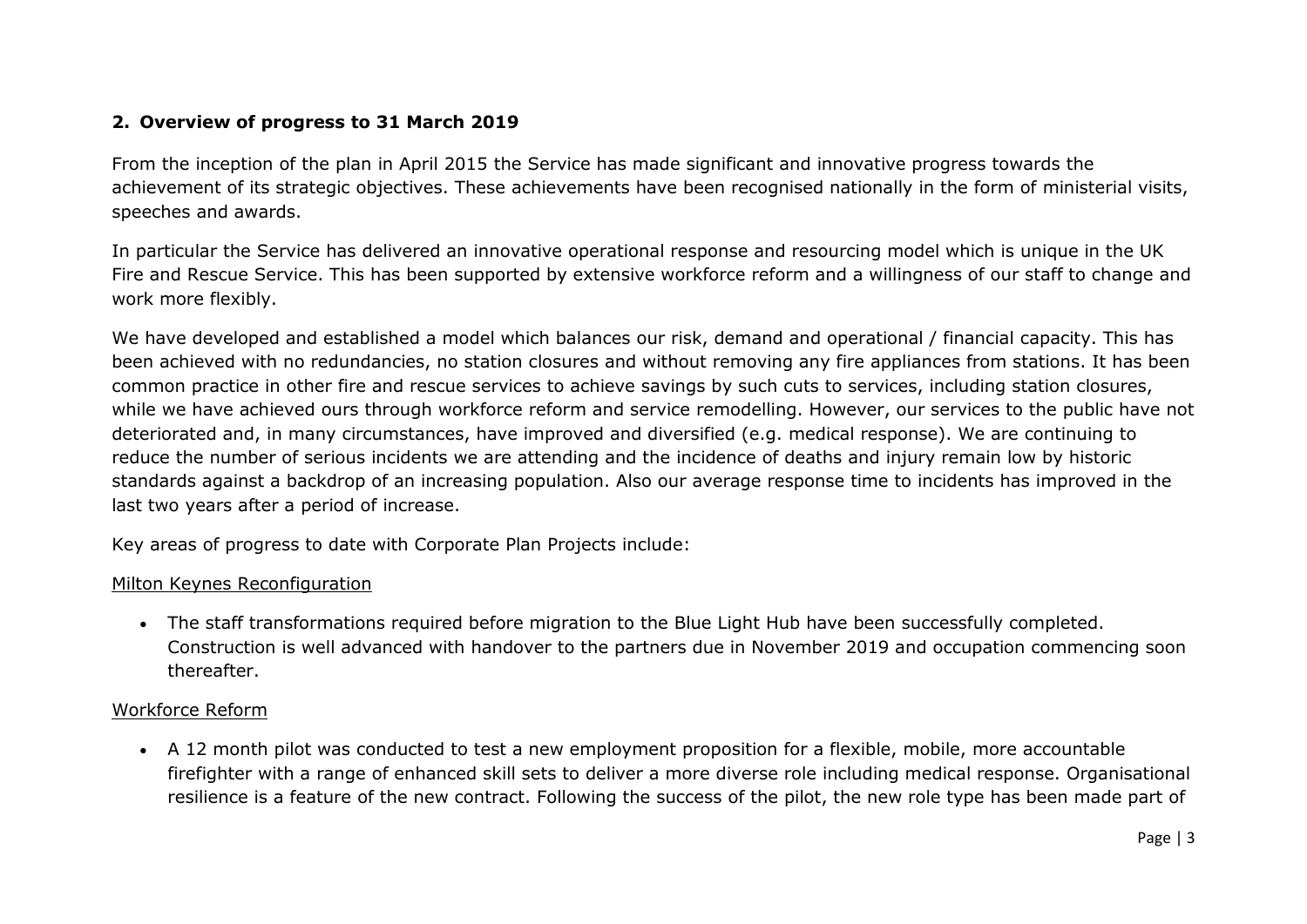the permanent establishment with effect from April 2017. These contracts have now been fully embedded and part of the routine programme of refresh of staff when vacancies have occurred.

- As part of the introduction of Development of Operational Resourcing (DoOR) programme (which replaced the strategic review as we are no longer in review but in a delivery phase) a new On-Call proposition and contract has been devised and is moving through an extensive pilot phase.
- A new recruitment and training model for firefighters and support staff was developed and introduced based on the Government backed apprenticeship scheme. 22 firefighter and four support service apprentices were appointed over the summer of 2016, employed by an Apprentice Training Agency for a two year training period. This provides the opportunity to directly employ qualifying participants at the end of the apprenticeship period in order to meet resourcing requirements identified by our Workforce Plan. A second intake of apprentices were recruited in summer 2017. The Authority's progress with workforce reform was acknowledged by the then Minister for Policing and the Fire Service, Brandon Lewis, in a speech to the Chief Fire Officers Association (CFOA) conference on 13 September 2016:

*"During a recent visit to Buckinghamshire I saw the strong progress that had been made in implementing alternative duty systems and how staffing is more closely aligned to risk, as well as the introduction of 22 firefighter apprentices into the Service providing a refreshed employment proposition. I am pleased to hear that learning is being shared with other services and I will watch this area with interest".*

Further recognition was received in April 2017, in the annual 'iESE Awards', with a Bronze award in the 'Transforming through People' category for the Service's workforce reform programme.

In 2018 the service recruited its third cohort of apprentices and launched its management apprenticeship schemes.

The Authority was the first fire and rescue service to receive awarding body status from Ofsted.

In early 2019 the Authority recruited its fourth cohort of apprentices and is planning a fifth.

The Authority was also recognised in 2016 by the Public Service People Managers' Association for its approach to staff health & wellbeing by the winning in this category of their annual awards.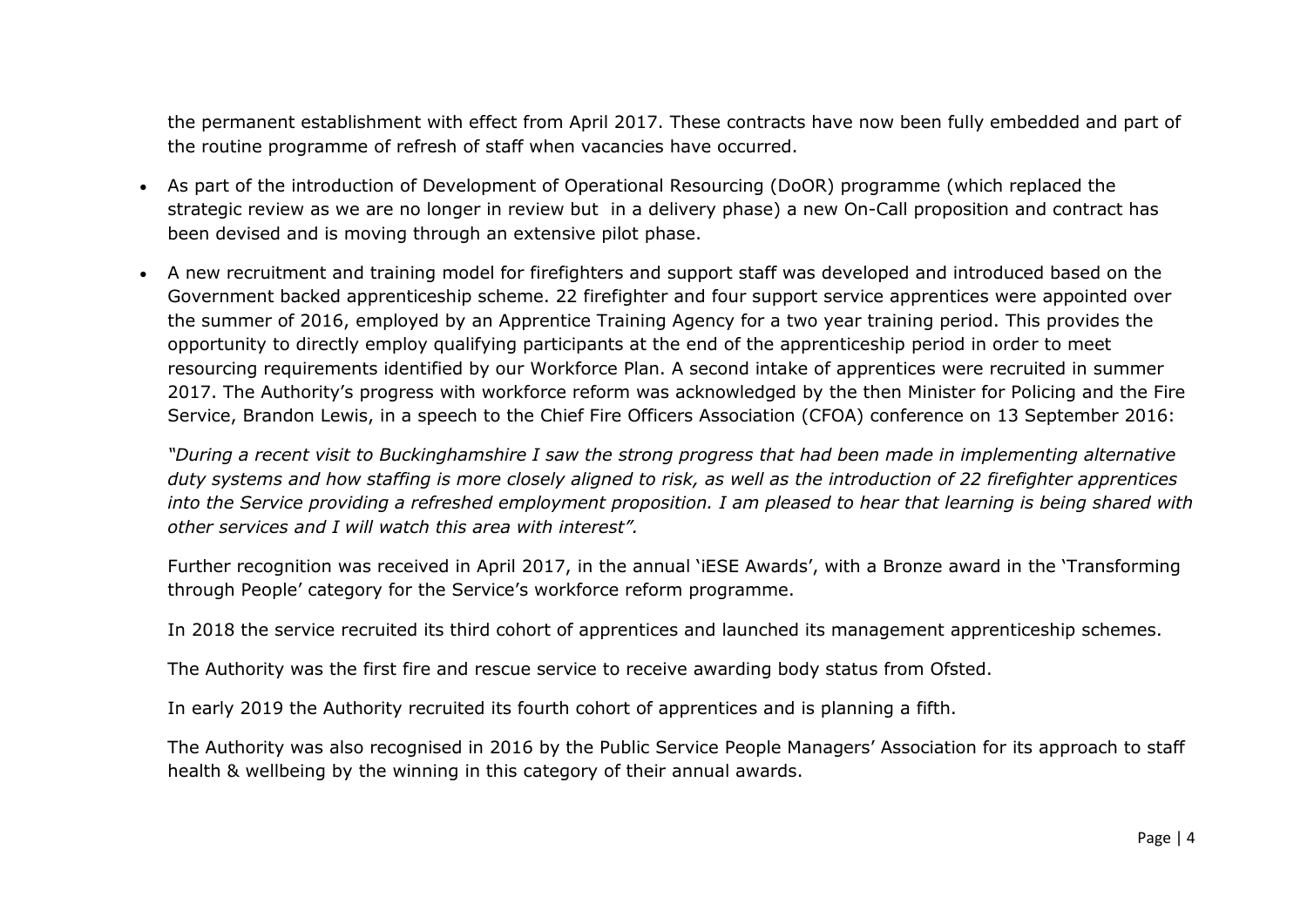## Business and Systems Integration

 Development and implementation of key phases of new Human Resource Management, Payroll, Finance and Health and Safety systems were completed following successful user acceptance testing and parallel runs. The new systems went live from 3 April 2017 and offer a range of automated, self-service and work-flow driven features replacing a number of inefficient, manually intensive paper based processes and obsolete legacy systems. The new resource management system went live in Autumn 2018 and the new Premises Risk Management system will be rolled out across the Service in 2019. Still within budget, the project is due to be completed in early 2020.

#### Technology Advances

- In 2018 the Service replaced it reliance on pagers with new App Based mobilising for Officers and On-Call staff. We believe we are the first fire and rescue service to do this.
- In 2018 we started the roll out of Skype to improve our internal communications and video conferencing ability.
- In 2018 we moved our disaster recovery system to a Cloud provider to improve the resilience of our systems. We also extensively invested in our cyber security defences which successfully resisted the latest attacks.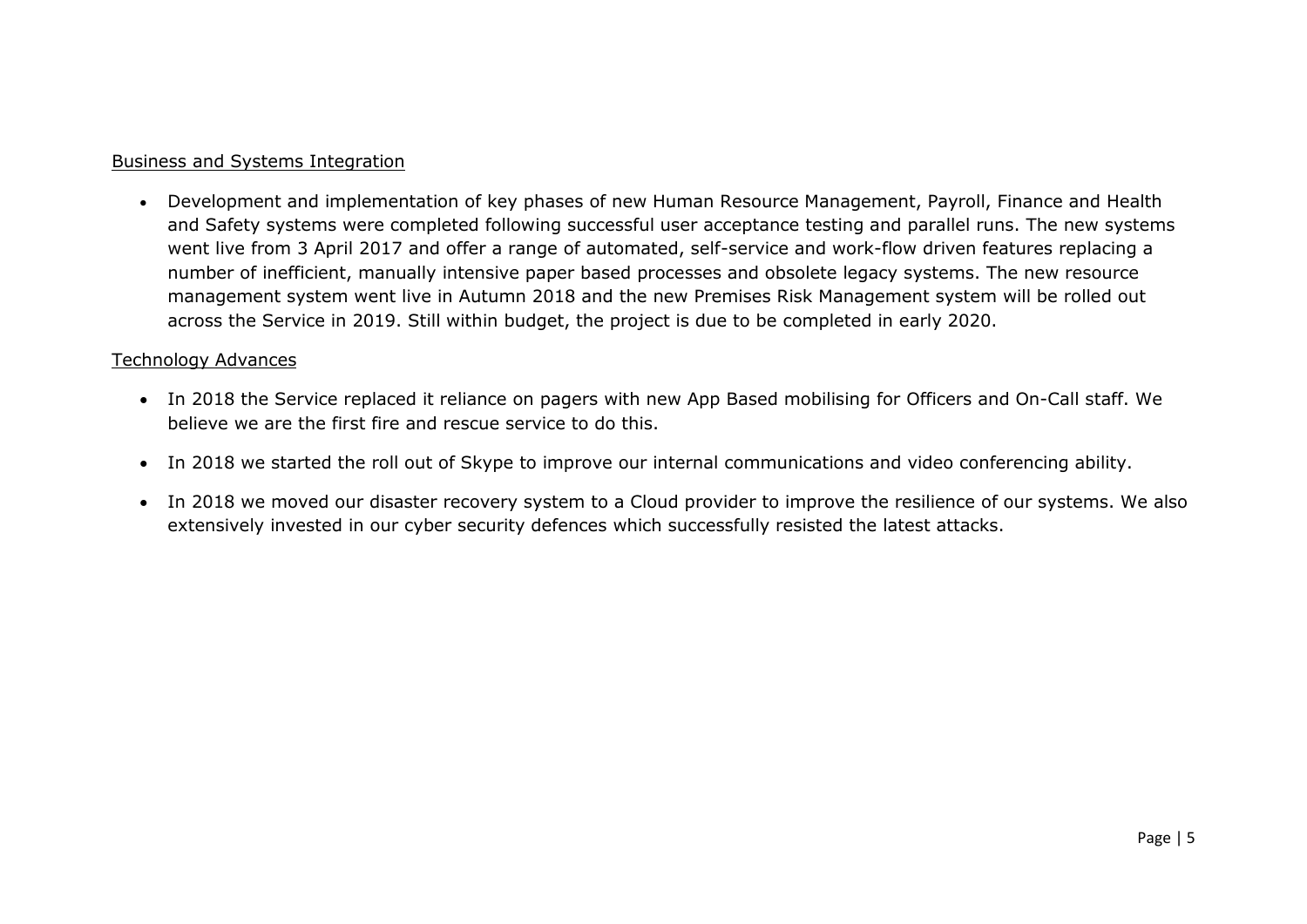# **3. Changes to operating context**

#### Financial Context

The current Medium Term Financial Plan (MTFP) forecasts a revenue budget shortfall of £259k by the end of the current Corporate Plan in March 2020. If no action is taken, this is expected to grow to £1,417k by 2021/22 requiring cumulative savings of £3,303k over the period as shown below.

|                                       | 2018/19<br>£000 | 2019/20<br>£000 | 2020/21<br>£000 | 2021/22<br>£000 |
|---------------------------------------|-----------------|-----------------|-----------------|-----------------|
| Net Budget Requirement                | 28,675          | 30,591          | 30,887          | 31,271          |
| <b>Total Funding Available</b>        | $-28,675$       | $-30,332$       | $-29,260$       | $-29,854$       |
| Shortfall for Year                    | $\mathbf 0$     | 259             | 1,627           | 1,417           |
| <b>Cumulative Savings Requirement</b> | 0               | 259             | 1,886           | 3,303           |

# **MTFP Summary [based on Model 1(a)]**

It is envisaged that the Authority will implement reductions to the Revenue Contribution to Capital (RCCO) in order to balance the budget as shown by the MTFP model overleaf. The impact on the capital programme is that by 2024/25 the amount remaining in the RCCO Reserve will be a deficit of £145k. Effectively, this means that from 2019/20 the Authority will only be able to fund essential property work and replacement of vehicles and equipment, with no funding available for future investment (unless the Authority chose to borrow in order to finance that, although further savings would need to be found to fund the revenue cost of additional borrowing).

These MTFP scenarios set the financial context for the next Public Safety and Corporate Plans covering the period 2020 – 2025.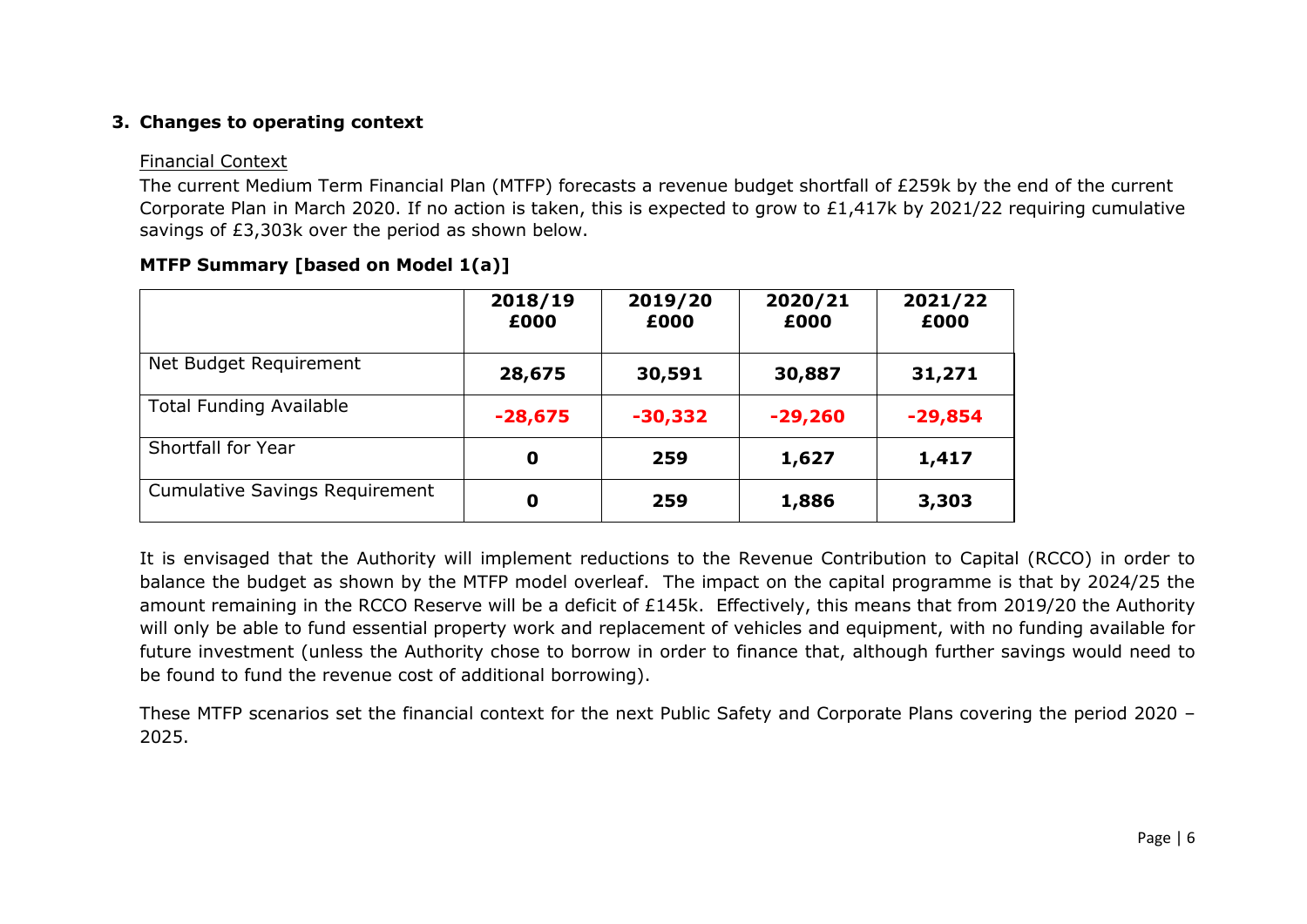# **MTFP Model 1(b)**

|                                              | 2018/19<br>£000 | 2019/20<br>£000 | 2020/21<br>£000 | 2021/22<br>£000 |
|----------------------------------------------|-----------------|-----------------|-----------------|-----------------|
| <b>Base Budget</b>                           | 28,210          | 28,675          | 30,332          | 29,260          |
| Pay Adjustment                               | 366             | 366             | 366             | 366             |
| <b>Inflation Adjustment</b>                  | 0               | 48              | 86              | 86              |
| Savings                                      | $-311$          | $-240$          | ი               |                 |
| Growth                                       | 906             | 1,318           | 50              | 0               |
| Previous year Savings and Growth Adjustments | $-646$          | 574             | $-206$          | $-68$           |
| Revenue Contribution to Capital              | 150             | $-409$          | $-1,368$        | 210             |
| <b>Net Budget Requirement</b>                | 28,675          | 30,332          | 29,260          | 29,854          |
| Revenue Support Grant                        | $-2,633$        | $-3,321$        |                 |                 |
| <b>Business Rates</b>                        | $-5,421$        | $-5,477$        | $-7,284$        | $-6,920$        |
| Council Tax Receipts Surplus/Deficit         | $-389$          | $-278$          | $-250$          | $-250$          |
| Business Rates Pooling/Levy Account Surplus* | $-104$          | $-78$           | 0               |                 |
| Fire Specific Grants (USAR/Firelink)         | $-1,097$        | $-1,097$        | $-1,097$        | $-1,097$        |
| <b>Council Tax Receipts</b>                  | $-18,848$       | $-19,715$       | $-20,629$       | $-21,587$       |
| Use of Reserves                              | $-183$          | $-366$          | 0               |                 |
| <b>Total Funding Available</b>               | $-28,675$       | $-30,332$       | $-29,260$       | $-29,854$       |
| Shortfall/(Surplus) for Year                 |                 |                 | 0               |                 |
| <b>Cumulative Savings Requirement</b>        | 0               | $\mathbf 0$     | 0               | 0               |

\* Business Rates Pooling for 2018/19 and Levy Account Surplus for 2019/20

| Revenue Contribution to Capital - Model 1(a) | 1,925    | 1,925 | 925, |
|----------------------------------------------|----------|-------|------|
| Revenue Contribution to Capital – Model 1(b) | - 666, - | 298   | 508  |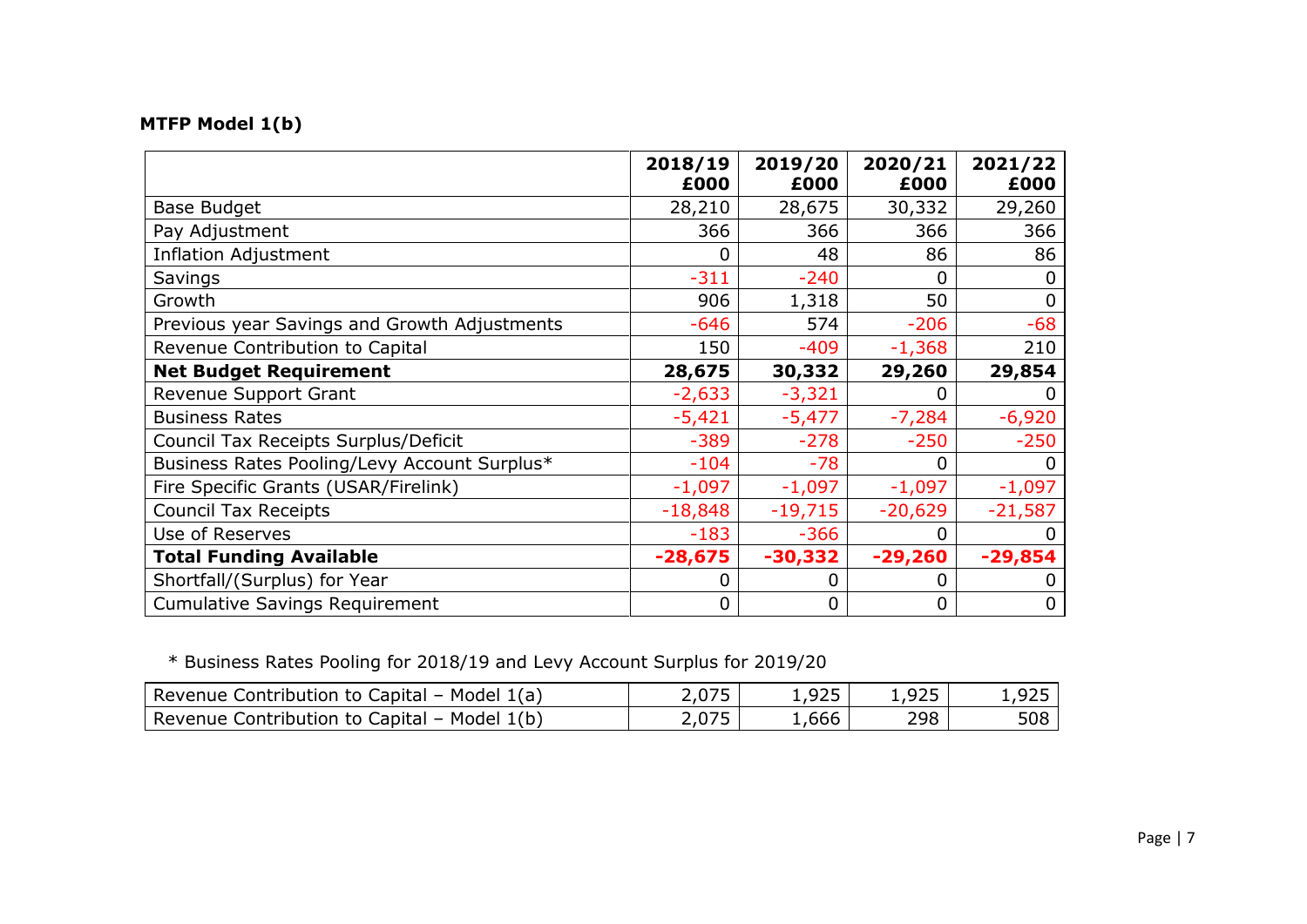#### Government Policy and Legislative Context

In September 2016, Minister for Policing and the Fire Service, Brandon Lewis, set out the government's strategic reform agenda for the Fire and Rescue Service in a speech to the Chief Fire Officers Association (CFOA) conference. He identified three distinct 'pillars of transformation':

- efficiency and collaboration;
- accountability and transparency; and,
- workforce reform.

The first two of these pillars were given legislative force with the passage into law of the Policing and Crime Act 2017 which, amongst other things:

- placed fire, police and ambulance services under a statutory duty to collaborate where this improves efficiency or effectiveness;
- enabled Police and Crime Commissioners to become involved in the governance of fire & rescue services in their area either by becoming a fire authority member or taking over the role of a fire authority completely and, as a potential further step, integrate fire and police within a single employer organisation with an integrated single management team;
- provided for the creation of the creation of a 'rigorous and independent inspection regime' for fire and rescue in England, with sufficient access to data and information to ensure robust inspections, and the ability to undertake joint inspections with HMIC.

In relation to workforce reform, the Minister also referred to the findings of the Independent Review of Conditions of Service for Fire and Rescue Staff in England (also known as the 'Thomas Review') which made a number of recommendations in relation to:

- The working environment;
- Documented conditions of service;
- Industrial relations;
- Duty systems; and,
- Management of fire and rescue services.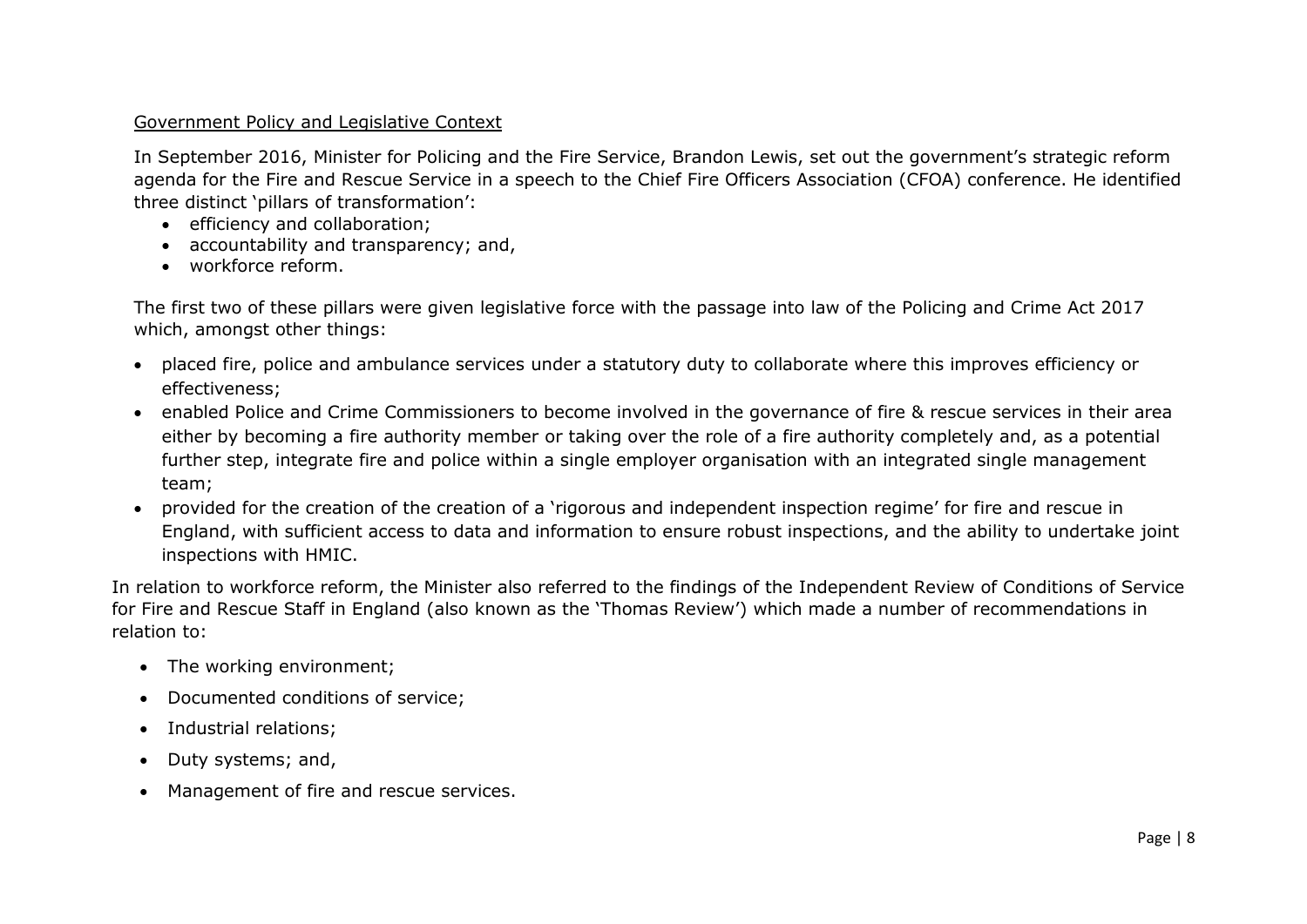#### Technology Context

The Emergency Services Mobile Communications Programme (ESMCP) was launched by the Government to provide the next generation of mobile communications for emergency services which will replace the Airwave Tetra network introduced to fire services in 2009. The Programme is considered to be ground breaking and innovative and is designed to improve the integration of emergency services communications by taking advantage of 4G communications developments and by reducing costs to user organisations.

The current national Airwave contracts are due to be terminated at the end of December 2022. The original period of transition for the South Central Region was planned to take place between November 2017 and November 2018. The transition plan was abandoned in favour of a plan to make a number of Emergency Services Network products available commencing in 2019. The current position of the South Central Region is to monitor the development and attractiveness of these products with a view to adopting those where the business case is shown. The timings of adoption have to be consider in relation to the timings of Thames Valley Fire Control software and hardware refreshes.

#### **4. Main Revisions to the plan**

This plan has been updated and revised to reflect:

- progress made during the first four years of the plan (to 31 March 2019); and,
- changes to our operating and, in particular, financial contexts.

Detailed changes are shown in section 7 of this document with an overview of the main changes set out below.

# Duty to collaborate

Authority collaboration with other blue light services was already well underway prior to the imposition of a statutory duty to do so. Notably with South Central Ambulance Service in relation to co-responding and Thames Valley Police in relation to sharing of property and facilities. The plans to develop shared support service functions, and in particular, a shared finance function with Royal Berkshire Fire and Rescue (RBFRS) have been reprioritised and removed from the Corporate Plan as RBFRS have decided to maintain and develop their own separate support service functions. However, we will continue to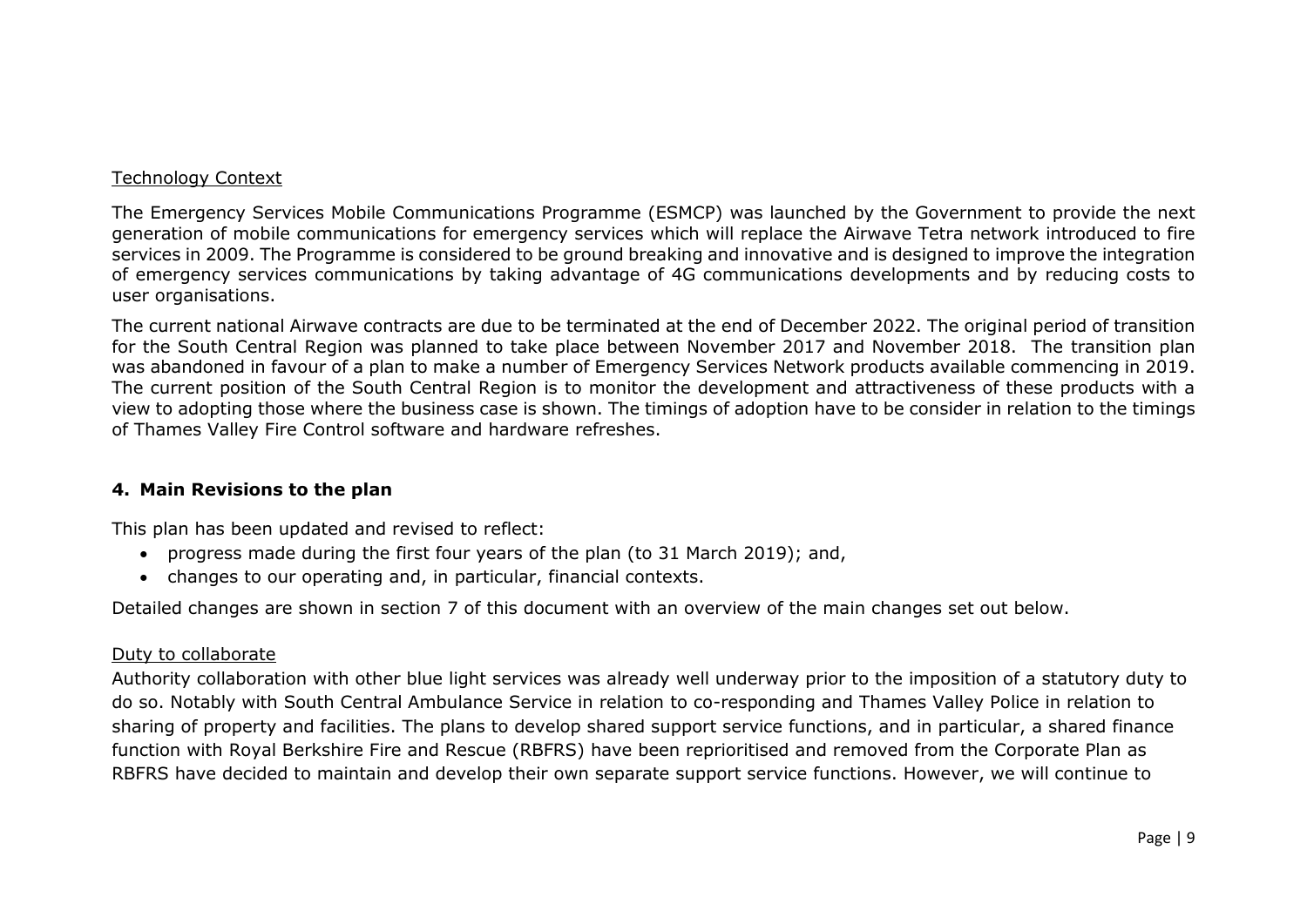explore the potential for collaboration in this area on an opportunistic basis. In February 2017, the three Thames Valley Chief Fire Officers agreed a new set of collaboration priorities including:

- Operational alignment developing and implementing a single mobilising policy for the Thames Valley which will enable staff in the control room to streamline their responses and free up time and effort to ensure that the community gets the best possible response;
- Fire Protection the services will work together to produce a single fire protection policy, succession plan and one way of working, providing consistency and opportunities for staff across the Thames Valley;
- Procurement developing and implementing a common procurement timetable for the three Thames Valley Services and looking to buy the same equipment and appliances in all of our respective Authorities.
- Risk Modelling developing a single risk modelling methodology to enable a consistent way of assessing risk whilst still allowing risk appetite to be defined locally.
- Workforce reform The Services will work together on workforce reform, learning from each other and sharing best practice to enable our staff to have the best possible opportunities and also enable our staff to shape the future of our Service.
- Blue light collaboration The work going on with SCAS and TVP needs to be accelerated and highlighted to enable the community to get the best possible service.

The plan has been updated to reflect and align with these collaboration priorities as shown in section 7.

#### Development of Operational Resourcing (DoOR)

This programme has been established to implement the key findings from the Strategic Review of Operational Resourcing.

The DoOR programme is designed to lay the foundations and enable delivery of the DoOR Vision which is:

'To ensure our resourcing meets our risk and demand by crewing appliances with staff on a range of contracts and flexible working which works for our staff and the organisation. This is coupled with providing the assurance that the organisation can rapidly respond to the occasional events which stretch us past our normal demand profile.'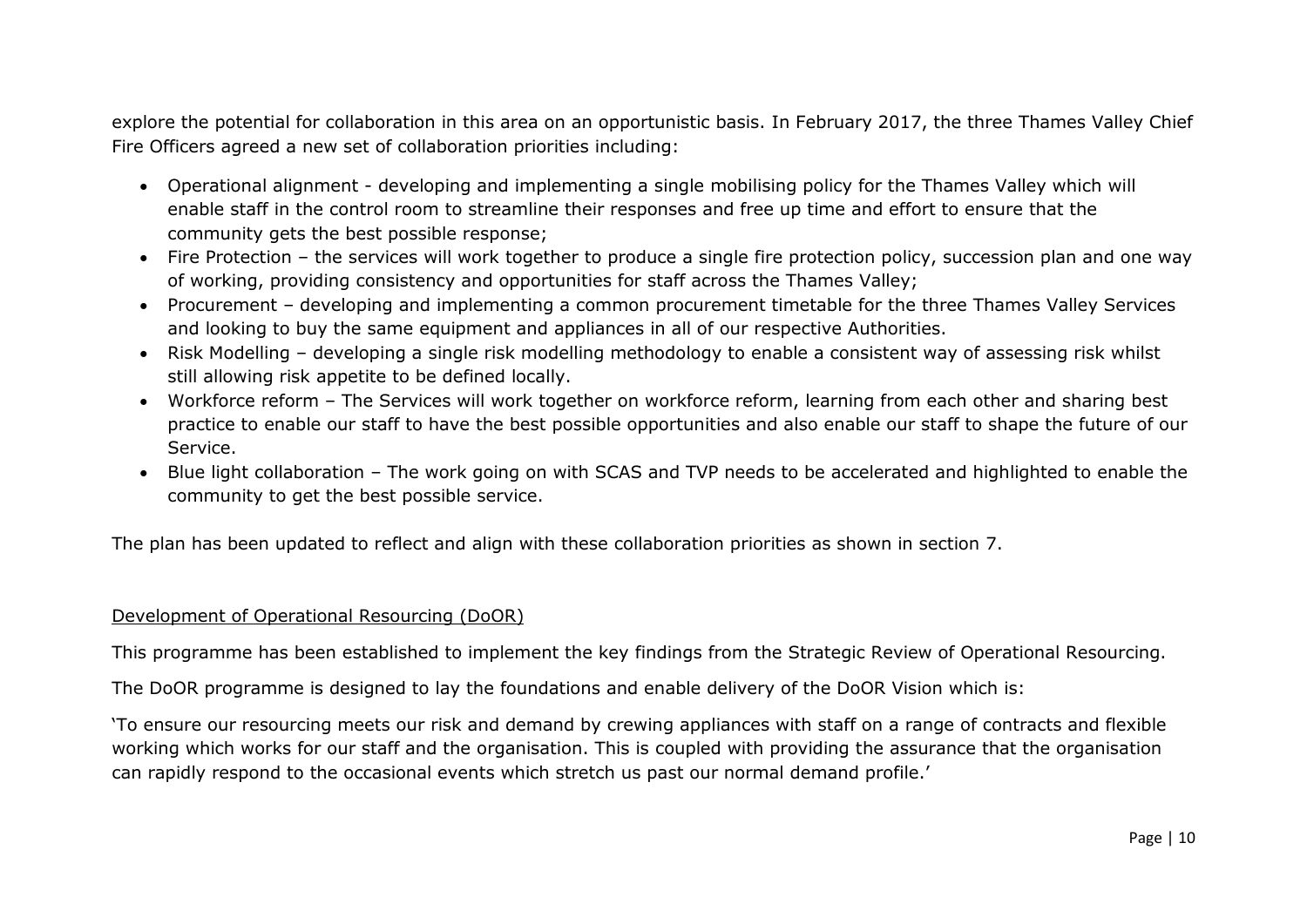The DoOR programme is split into four key areas of focus:

- 1. Improving standards on immediate response appliances;
- 2. Developing the role of the On Call firefighter;
- 3. Increasing availability of frontline appliances;
- 4. Increasing availability of specialist/support appliances.

## Emergency Services Mobile Communications Programme

Our Technology strategy and programme has been updated to align with and deliver the local requirements arising out of the ESMCP (see page 19.)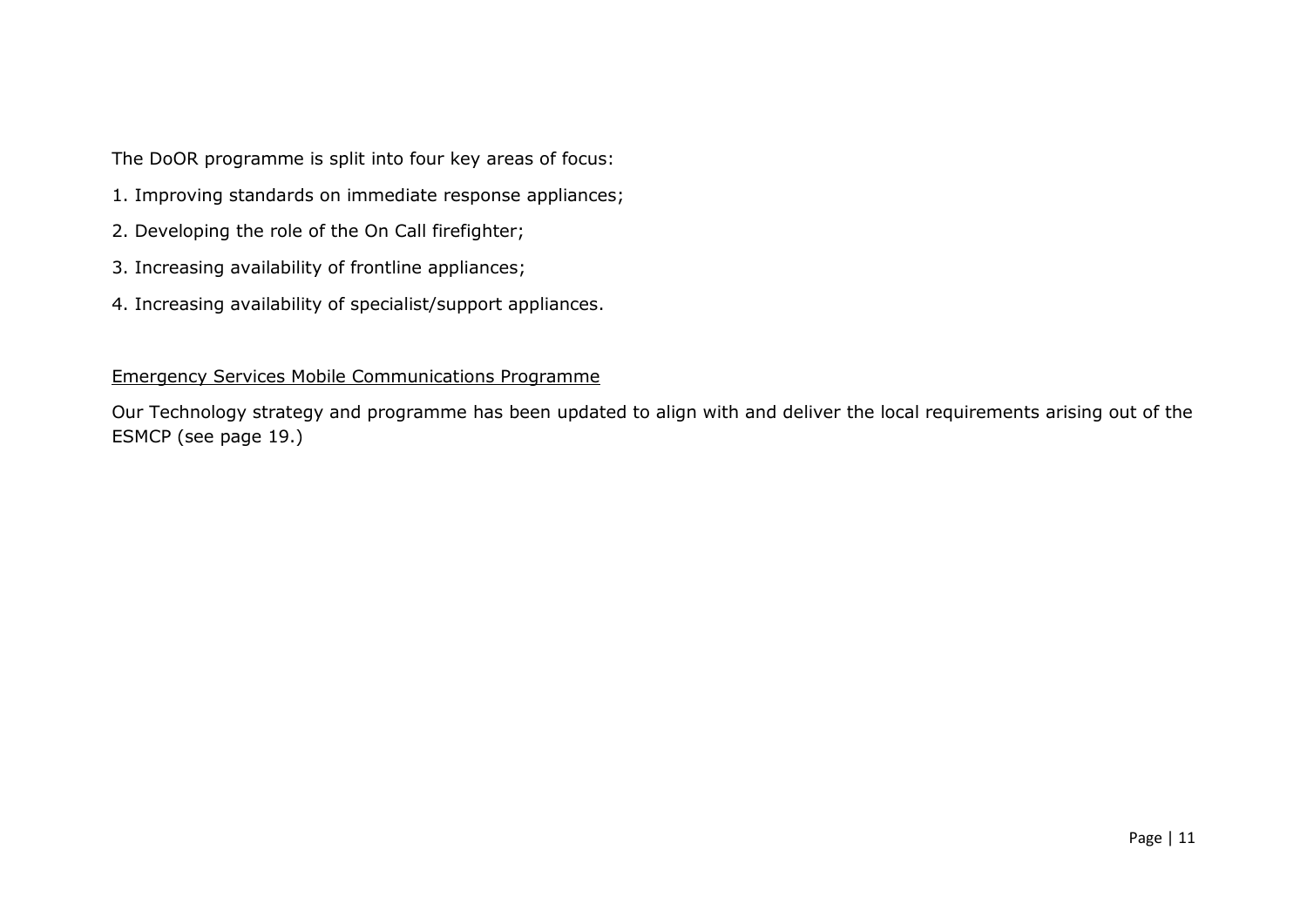# **5. Vision and Values**

As important as what we do is how we do it and our values therefore form an integral part of our approach to planning and delivery of our services. These also translate through to individual objective setting and performance appraisal via the behavioural elements of our appraisal process, training needs assessments and annual workforce development plans.

|                                              |                                                     | <b>Vision</b><br>Buckinghamshire and Milton Keynes are the safest places in England in which to live, work and travel |                                                          |
|----------------------------------------------|-----------------------------------------------------|-----------------------------------------------------------------------------------------------------------------------|----------------------------------------------------------|
| <b>Service to the community</b>              | <b>People</b>                                       | <b>Diversity</b>                                                                                                      | <b>Improvement</b>                                       |
| We will serve the<br>community by:           | We practice and promote:                            | We value diversity in our<br>service and in the<br>community by:                                                      | We value improvement at all<br>levels of the service by: |
|                                              | Fairness and respect                                |                                                                                                                       | Accepting responsibility for                             |
| Working with all groups to                   |                                                     | Treating everyone fairly and                                                                                          | our performance and actions                              |
| reduce risk                                  | Recognition of commitment<br>and the achievement of | with respect                                                                                                          | Being open-minded and                                    |
| Treating everyone fairly and<br>with respect | excellent service                                   | Challenging prejudice and<br>discrimination                                                                           | receptive to alternative<br>approaches                   |
|                                              | Honesty and trust                                   |                                                                                                                       |                                                          |
| Striving for excellence in all<br>we do      | Opportunities to develop                            | Creating opportunities to<br>meet the different needs of                                                              | Learning from our<br>experiences                         |
|                                              | and learn                                           | people and the communities                                                                                            | Supporting others to enable                              |
| Being answerable to those                    |                                                     |                                                                                                                       | them to achieve their goals                              |
| we serve                                     | Co-operation and inclusive                          | Promoting equal                                                                                                       |                                                          |
|                                              | working                                             | opportunities in terms of<br>recruitment, promotion and<br>retention                                                  | Encourage innovation and<br>creativity                   |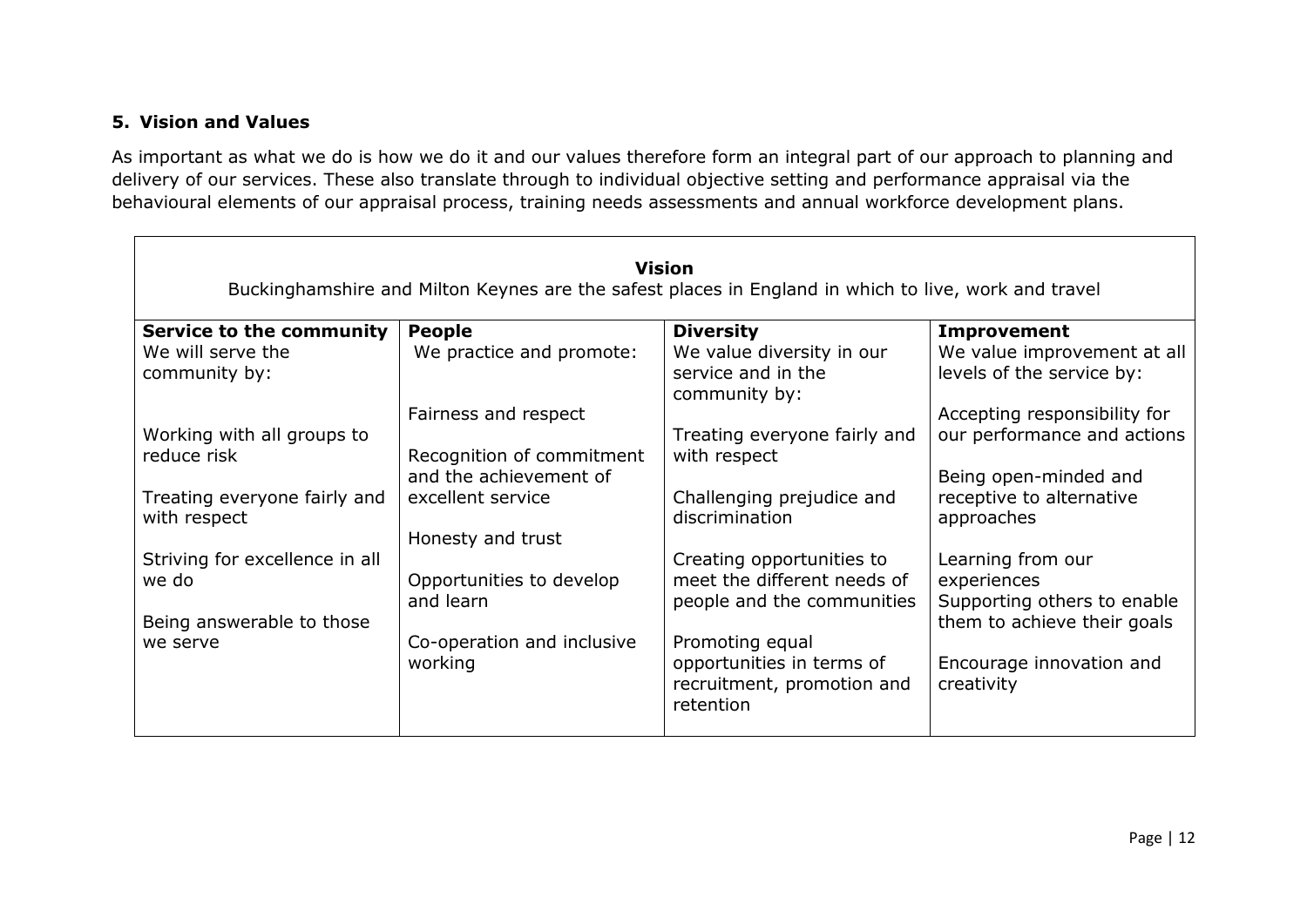| <b>Vision</b><br>Buckinghamshire and Milton Keynes are the safest places in England in which to live, work and travel |                                                                             |                                                                                                                                                                                                                                          |                                                                         |  |  |  |  |  |  |  |
|-----------------------------------------------------------------------------------------------------------------------|-----------------------------------------------------------------------------|------------------------------------------------------------------------------------------------------------------------------------------------------------------------------------------------------------------------------------------|-------------------------------------------------------------------------|--|--|--|--|--|--|--|
|                                                                                                                       | <b>Strategic Objectives</b>                                                 |                                                                                                                                                                                                                                          |                                                                         |  |  |  |  |  |  |  |
| Prevent Incidents that cause harm<br>from happening.                                                                  | Protect homes, public buildings and<br>businesses from the effects of fire. | To offer best value for money to our<br>residents and businesses & ensure<br>that the Service is compliant with<br>regulatory requirements and<br>recognised 'good practice' standards<br>and can readily evidence this at all<br>times. |                                                                         |  |  |  |  |  |  |  |
| <b>Outcome Measures</b>                                                                                               |                                                                             |                                                                                                                                                                                                                                          |                                                                         |  |  |  |  |  |  |  |
| Number of accidental dwelling fires                                                                                   | Number of fire deaths                                                       | Emergency response time trends                                                                                                                                                                                                           | Council Tax rates compared with<br>family group and / or other Combined |  |  |  |  |  |  |  |
| Numbers of primary fires in non-<br>domestic buildings                                                                | Number of injuries in accidental<br>dwelling fires                          | Appliance availability                                                                                                                                                                                                                   | <b>Fire Authorities</b>                                                 |  |  |  |  |  |  |  |
| Number of deliberate fires                                                                                            | Number of Injuries in non-domestic<br>building fires.                       | <b>Customer satisfaction (After The</b><br>Incident Survey)                                                                                                                                                                              | Net expenditure per 1,000 population                                    |  |  |  |  |  |  |  |
| Number of road traffic collision<br>killed and seriously injured                                                      | False alarms                                                                | Co-Responding (incidents attended<br>/ lives saved)                                                                                                                                                                                      |                                                                         |  |  |  |  |  |  |  |
|                                                                                                                       | Real alarms                                                                 | Number of persons rescued from<br>fires, road traffic collisions and<br>'Special Service' calls.                                                                                                                                         |                                                                         |  |  |  |  |  |  |  |
|                                                                                                                       |                                                                             | <b>Strategic Enablers</b>                                                                                                                                                                                                                |                                                                         |  |  |  |  |  |  |  |
| People                                                                                                                | To optimise the contribution and well-being of our people.                  |                                                                                                                                                                                                                                          |                                                                         |  |  |  |  |  |  |  |
| <b>Information Management Systems</b><br>and Processes                                                                | users in an efficient, timely and reliable way.                             | To ensure that risk, performance, financial and management information is accurate, relevant and delivered to                                                                                                                            |                                                                         |  |  |  |  |  |  |  |
| Assets and Equipment                                                                                                  | requirements.                                                               | To provide high quality, cost effective assets and equipment with sufficient flexibility to adapt to changing                                                                                                                            |                                                                         |  |  |  |  |  |  |  |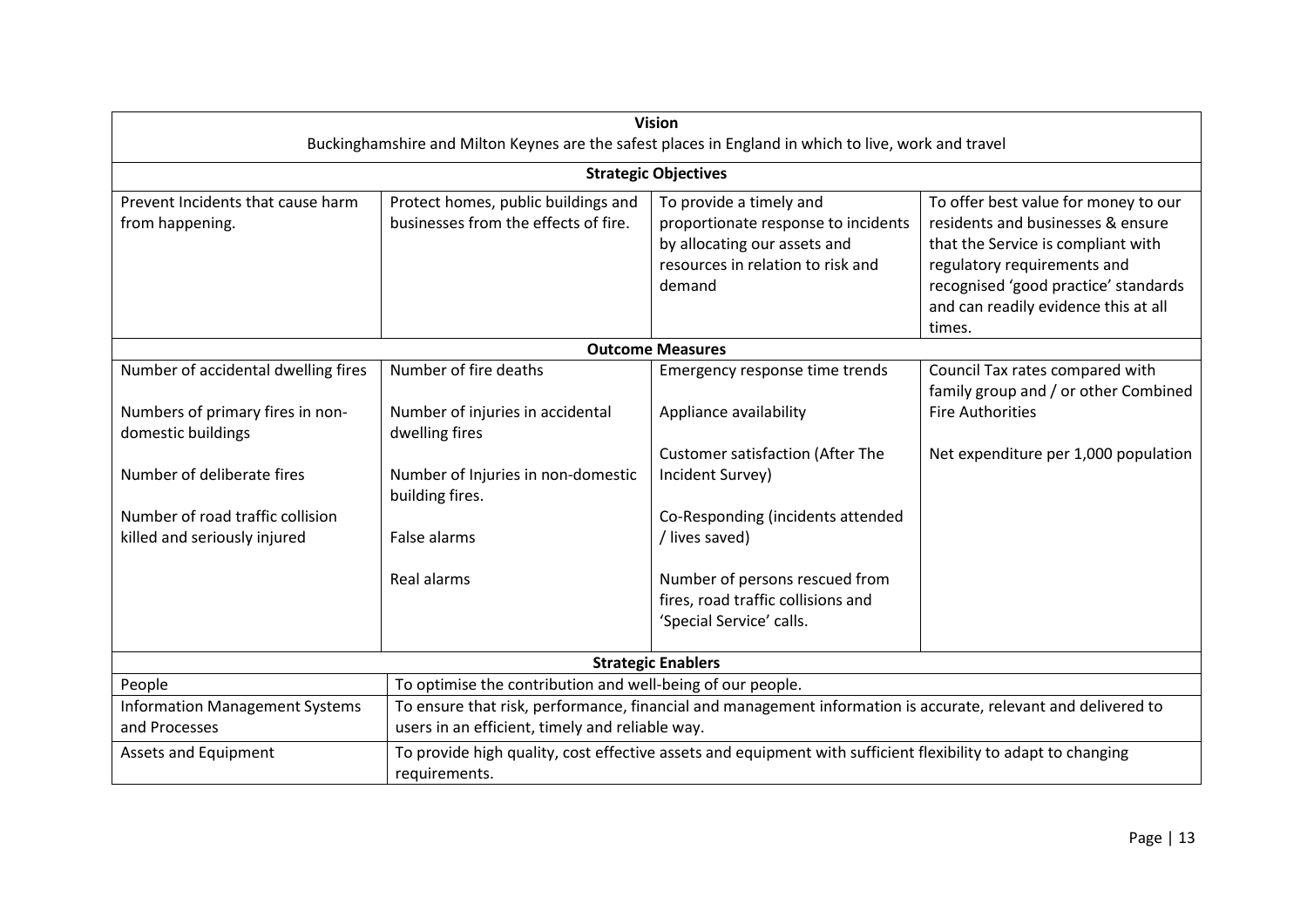# **7. Updated schedule of Key Projects and Tasks**

# **Key**

| New Objectives / Enablers / Projects / Tasks |                |    |                                                                                                |  |  |  |  |  |  |
|----------------------------------------------|----------------|----|------------------------------------------------------------------------------------------------|--|--|--|--|--|--|
| R                                            | A              | G. | Current status of planned projects & tasks                                                     |  |  |  |  |  |  |
|                                              |                |    | Original 2015-20 Plan project / task timescales                                                |  |  |  |  |  |  |
|                                              |                |    | Revised or new project / task timescales                                                       |  |  |  |  |  |  |
|                                              | Project / Task |    | Colour code for projects and tasks related to TV<br><b>Collaboration Programme Priorities.</b> |  |  |  |  |  |  |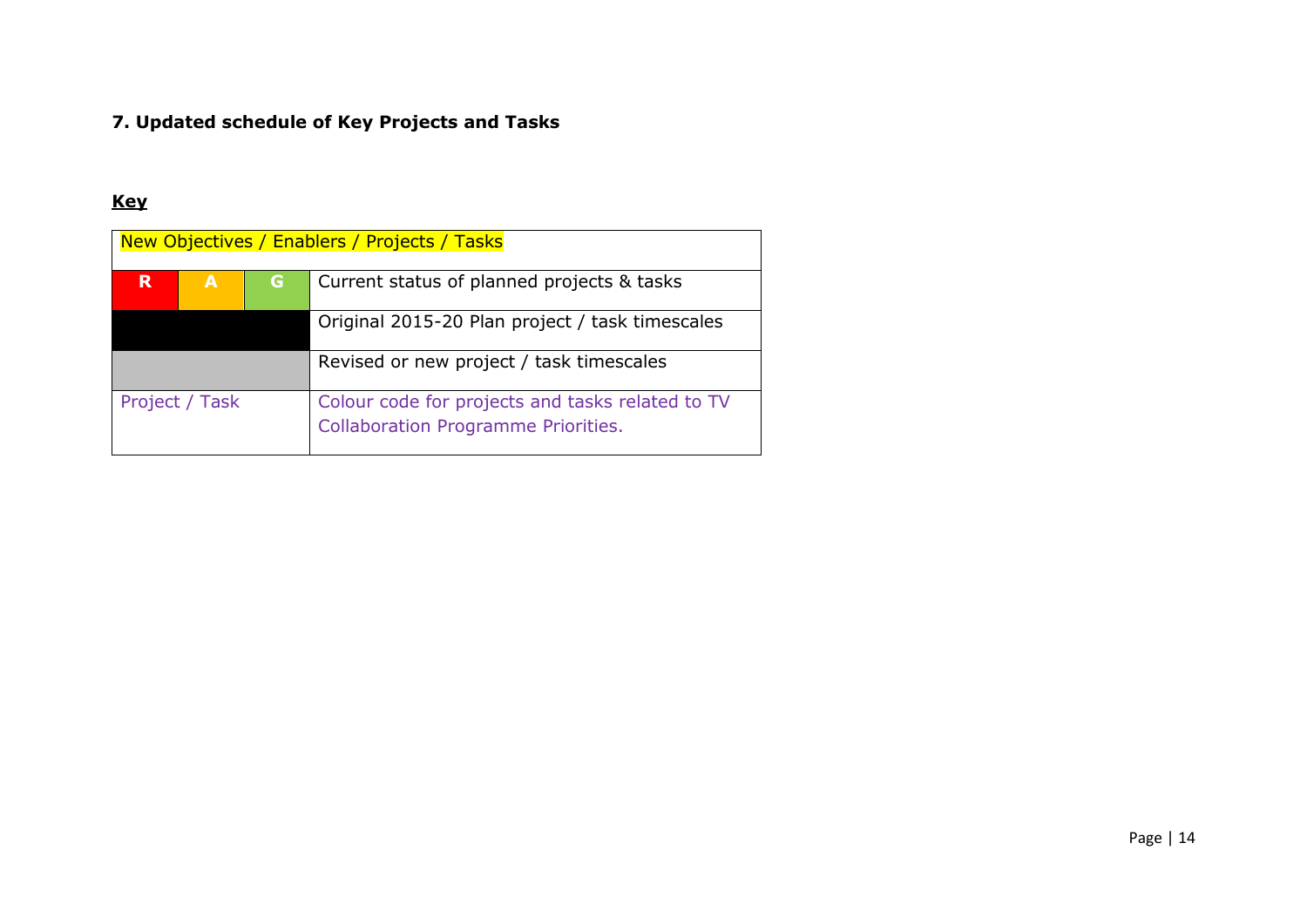| Strategic objective 1                                                                                                                                                          |                 |                     |         |         |         |                                           |
|--------------------------------------------------------------------------------------------------------------------------------------------------------------------------------|-----------------|---------------------|---------|---------|---------|-------------------------------------------|
| What we will do:                                                                                                                                                               |                 | When we will do it: |         |         |         |                                           |
| Initiative / Project / Key Task                                                                                                                                                | 2015/16         | 2016/17             | 2017/18 | 2018/19 | 2019/20 | <b>NOTES</b>                              |
| Implement Prevention Strategy.                                                                                                                                                 | <b>COMPLETE</b> |                     |         |         |         |                                           |
| Move to focussed Central Prevention<br>Team. This team will reflect the strategy,<br>support stations and be accountable<br>against risk based agreed performance<br>measures. | <b>COMPLETE</b> |                     |         |         |         |                                           |
| Effective partnership working to identify<br>"at risk" groups to ensure a targeted<br>approach to prevention initiatives.                                                      | G               | G                   |         |         |         | No change to original plan                |
| Focus on community engagement,<br>supporting both fire and the wider social<br>health and well-being risks in the<br>community.                                                | G               | $\mathsf{G}$        |         |         |         | No change to original plan                |
| Promote the installation of fire<br>suppression systems in domestic premises<br>to reduce the risk to life, property, the<br>environment and the wider economy<br>from fire.   | G               | $\mathsf{G}$        |         |         |         | No change to original plan                |
|                                                                                                                                                                                |                 |                     |         |         |         |                                           |
| Achieve reduction of RTC KSI as a<br>strategic priority for the Buckinghamshire<br>and Milton Keynes Partnership Boards                                                        | G               |                     |         |         |         | Now embedded 'business as usual' activity |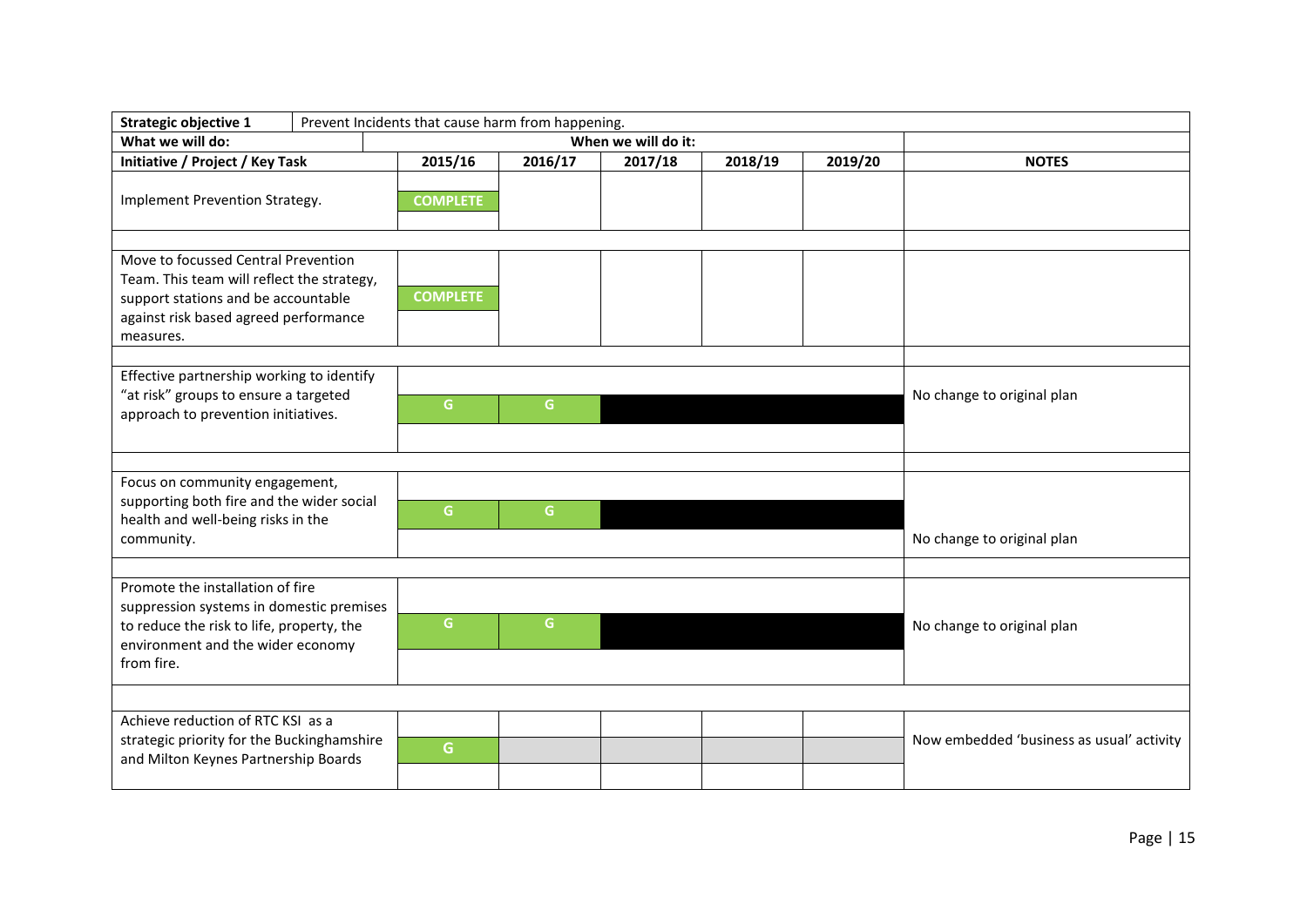| <b>Strategic objective 2</b>                                                                                                                       |  | Protect homes, public buildings and businesses from the effects of fire. |         |                     |         |         |                                                                                                                                                |
|----------------------------------------------------------------------------------------------------------------------------------------------------|--|--------------------------------------------------------------------------|---------|---------------------|---------|---------|------------------------------------------------------------------------------------------------------------------------------------------------|
| What we will do:                                                                                                                                   |  |                                                                          |         | When we will do it: |         |         |                                                                                                                                                |
| Initiative / Project / Key Task                                                                                                                    |  | 2015/16                                                                  | 2016/17 | 2017/18             | 2018/19 | 2019/20 | <b>NOTES</b>                                                                                                                                   |
| Protection structure review and<br>implementation, including the<br>involvement of station based personnel in<br>providing business safety advice. |  | <b>COMPLETE</b>                                                          |         |                     |         |         | A review of the structure and progression<br>of staff is to be reviewed. Two new<br>apprentice inspecting officer posts to be<br>incorporated. |
|                                                                                                                                                    |  |                                                                          |         |                     |         |         |                                                                                                                                                |
| Support and maintain a risk based audit<br>programme reconfigured to ensure a                                                                      |  |                                                                          |         |                     |         |         |                                                                                                                                                |
| targeted approach to the provision of<br>business safety advice and enforcement.                                                                   |  | G.                                                                       | G       |                     |         |         | Now embedded 'business as usual' activity<br>- continue to plan end date.                                                                      |
|                                                                                                                                                    |  |                                                                          |         |                     |         |         |                                                                                                                                                |
| Promote the installation of fire<br>suppression systems in non-domestic                                                                            |  |                                                                          |         |                     |         |         |                                                                                                                                                |
| premises to reduce the risk to life,<br>property, the environment and the wider<br>economy from fire.                                              |  | A                                                                        | G       |                     |         |         | Now embedded 'business as usual' activity<br>- continue to plan end date.                                                                      |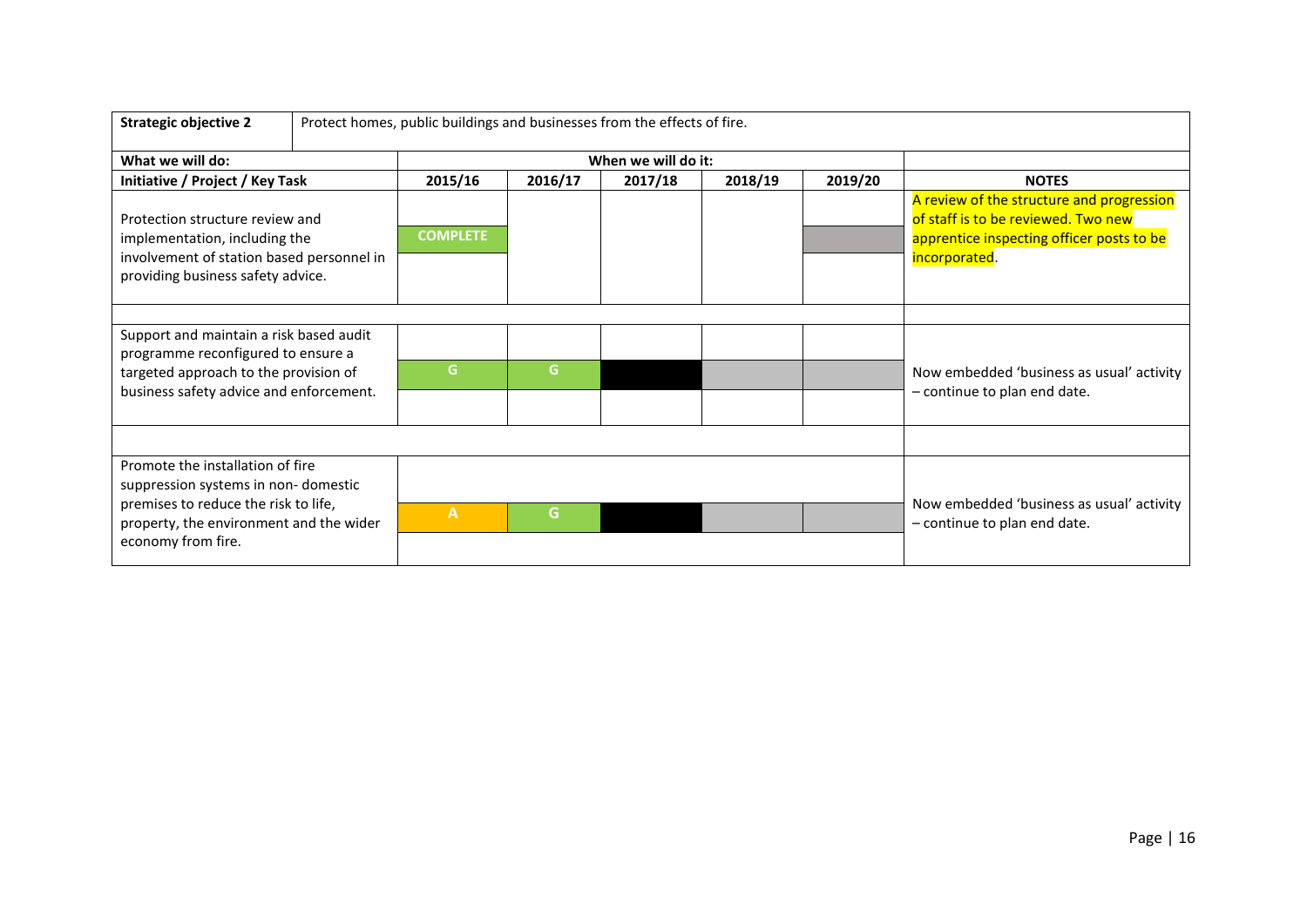| <b>Strategic objective 3</b>                                                         | To provide a timely and proportionate response to incidents by allocating our assets & resources in relation to risk & demand |              |                     |                 |         |                                                                                                |  |  |
|--------------------------------------------------------------------------------------|-------------------------------------------------------------------------------------------------------------------------------|--------------|---------------------|-----------------|---------|------------------------------------------------------------------------------------------------|--|--|
| What we will do:                                                                     |                                                                                                                               |              | When we will do it: |                 |         |                                                                                                |  |  |
| Initiative / Project / Key Task                                                      | 2015/16                                                                                                                       | 2016/17      | 2017/18             | 2018/19         | 2019/20 | <b>NOTES</b>                                                                                   |  |  |
| Milton Keynes reconfiguration                                                        |                                                                                                                               |              |                     | <b>COMPLETE</b> |         | Work force reconfiguration completed                                                           |  |  |
| 2017/18 Strategic Review (SRoR) /<br>Development of Operational Resourcing<br>(DoOR) |                                                                                                                               |              | <b>Complete</b>     | G.              | G.      | SRoR superseded by the Development of<br><b>Operational Resourcing (DoOR).</b>                 |  |  |
| On-Call Duty System Pilot                                                            | $\mathsf{G}$                                                                                                                  | $\mathsf{G}$ |                     |                 |         | New On-Call proposition and contracts<br>being rolled out.                                     |  |  |
| Co-Responding Scheme                                                                 | G                                                                                                                             | $\mathsf{G}$ |                     |                 |         | Now regarded as business as usual                                                              |  |  |
| <b>Operational Alignment - Single Thames</b><br>Valley mobilising policy             |                                                                                                                               |              |                     |                 |         |                                                                                                |  |  |
| HS2 Preparation / Engagement                                                         |                                                                                                                               |              |                     |                 |         | Engagement with project underway via<br>HS2 Incident Response Group following<br>Royal Assent. |  |  |
|                                                                                      |                                                                                                                               |              |                     |                 |         |                                                                                                |  |  |
| <b>TV Risk Modelling</b>                                                             |                                                                                                                               |              |                     |                 |         | Now regarded as business as usual<br>collaborative activity                                    |  |  |
| Prepare 2020 - 2025 Public Safety Plan                                               |                                                                                                                               |              |                     | G.              | G.      | Public Consultation to take place in 2019.<br>CFA to approve December 2019                     |  |  |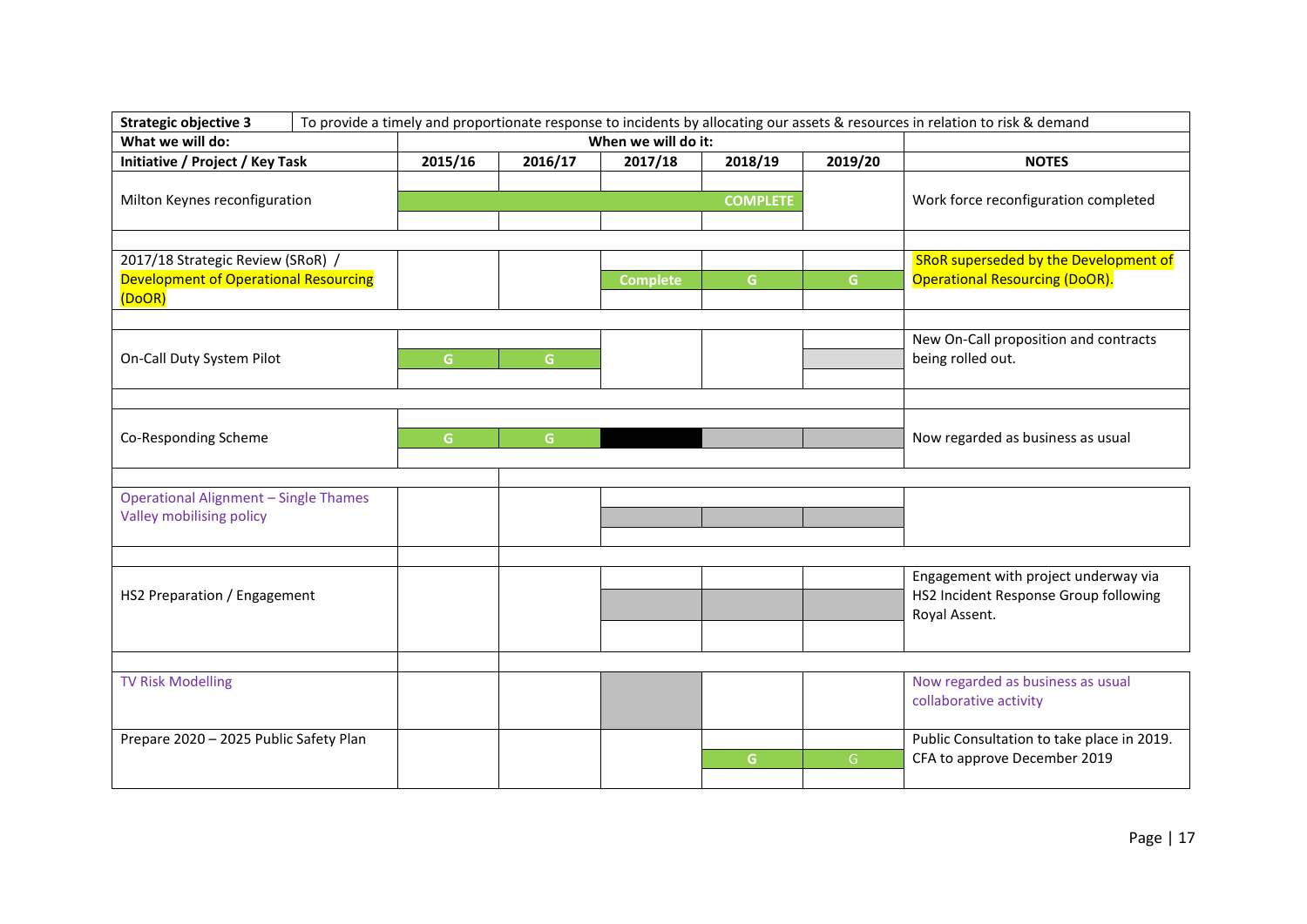| <b>Strategic objective 4</b>                        |  |                 |                 |                                                                                                         | To offer best value for money to our residents and businesses & ensure that the Service is compliant with regulatory requirements and |              |                                                |
|-----------------------------------------------------|--|-----------------|-----------------|---------------------------------------------------------------------------------------------------------|---------------------------------------------------------------------------------------------------------------------------------------|--------------|------------------------------------------------|
|                                                     |  |                 |                 | recognised 'good practice' standards and can readily evidence this at all times.<br>When we will do it: |                                                                                                                                       |              |                                                |
| What we will do:<br>Initiative / Project / Key Task |  | 2015/16         | 2016/17         | 2017/18                                                                                                 | <b>NOTES</b>                                                                                                                          |              |                                                |
|                                                     |  |                 |                 |                                                                                                         | 2018/19                                                                                                                               | 2019/20      |                                                |
| Implement legislated changes to                     |  | <b>Complete</b> |                 |                                                                                                         |                                                                                                                                       |              |                                                |
| <b>Firefighter Pension Schemes</b>                  |  |                 |                 |                                                                                                         |                                                                                                                                       |              |                                                |
|                                                     |  |                 |                 |                                                                                                         |                                                                                                                                       |              |                                                |
| Review of pension scheme administration             |  |                 | <b>Complete</b> |                                                                                                         |                                                                                                                                       |              |                                                |
| to improve service.                                 |  |                 |                 |                                                                                                         |                                                                                                                                       |              |                                                |
|                                                     |  |                 |                 |                                                                                                         |                                                                                                                                       |              |                                                |
| Management Structure Reviews                        |  |                 |                 |                                                                                                         |                                                                                                                                       |              | Senior Management Team Structure Review        |
|                                                     |  | G               | G               |                                                                                                         |                                                                                                                                       |              |                                                |
|                                                     |  |                 |                 |                                                                                                         |                                                                                                                                       |              |                                                |
| Collaborative procurement and contract              |  | G               | G.              |                                                                                                         |                                                                                                                                       |              | Agreed as a Thames Valley Collaboration        |
|                                                     |  |                 |                 |                                                                                                         |                                                                                                                                       |              | Priority                                       |
| negotiation                                         |  |                 |                 |                                                                                                         |                                                                                                                                       |              |                                                |
| Blue light collaboration (TVP / SCAS)               |  |                 |                 |                                                                                                         |                                                                                                                                       |              | <b>Agreed as a Thames Valley Collaboration</b> |
|                                                     |  |                 |                 |                                                                                                         |                                                                                                                                       |              | Priority                                       |
|                                                     |  |                 |                 |                                                                                                         |                                                                                                                                       |              |                                                |
| FRS Equality Framework                              |  |                 |                 |                                                                                                         |                                                                                                                                       |              | Continue to develop ED&I in the Service.       |
|                                                     |  |                 |                 |                                                                                                         |                                                                                                                                       |              |                                                |
|                                                     |  |                 |                 |                                                                                                         |                                                                                                                                       |              | Delivery of Year two of the Operational        |
| <b>Implement Operational Assurance</b>              |  |                 |                 | G                                                                                                       | G                                                                                                                                     | $\mathsf{G}$ | Assurance Ltd contract and act on agreed       |
| Improvement Plan                                    |  |                 |                 |                                                                                                         |                                                                                                                                       |              | findings from Audits.                          |
|                                                     |  |                 |                 |                                                                                                         |                                                                                                                                       |              |                                                |
|                                                     |  |                 |                 |                                                                                                         |                                                                                                                                       |              | Deliver HMICFRS inspection. Develop post       |
| <b>HMICFRS Inspection</b>                           |  |                 |                 | G                                                                                                       | G                                                                                                                                     | $\mathsf{G}$ | <b>Inspection Action Plan. Prepare for any</b> |
|                                                     |  |                 |                 |                                                                                                         |                                                                                                                                       |              | further scheduled inspections.                 |
|                                                     |  |                 |                 |                                                                                                         |                                                                                                                                       |              |                                                |
|                                                     |  |                 |                 |                                                                                                         |                                                                                                                                       |              |                                                |
|                                                     |  |                 |                 |                                                                                                         |                                                                                                                                       |              | Now business as usual with continuous          |
| <b>General Data Protection Regulations</b>          |  |                 |                 | <b>Complete</b>                                                                                         | C.                                                                                                                                    |              | improvement and monitoring reported            |
| (To be fully implemented by 25 May 2018)            |  |                 |                 |                                                                                                         |                                                                                                                                       |              | through Performance Management Board.          |
|                                                     |  |                 |                 |                                                                                                         |                                                                                                                                       |              |                                                |
|                                                     |  |                 |                 |                                                                                                         |                                                                                                                                       |              |                                                |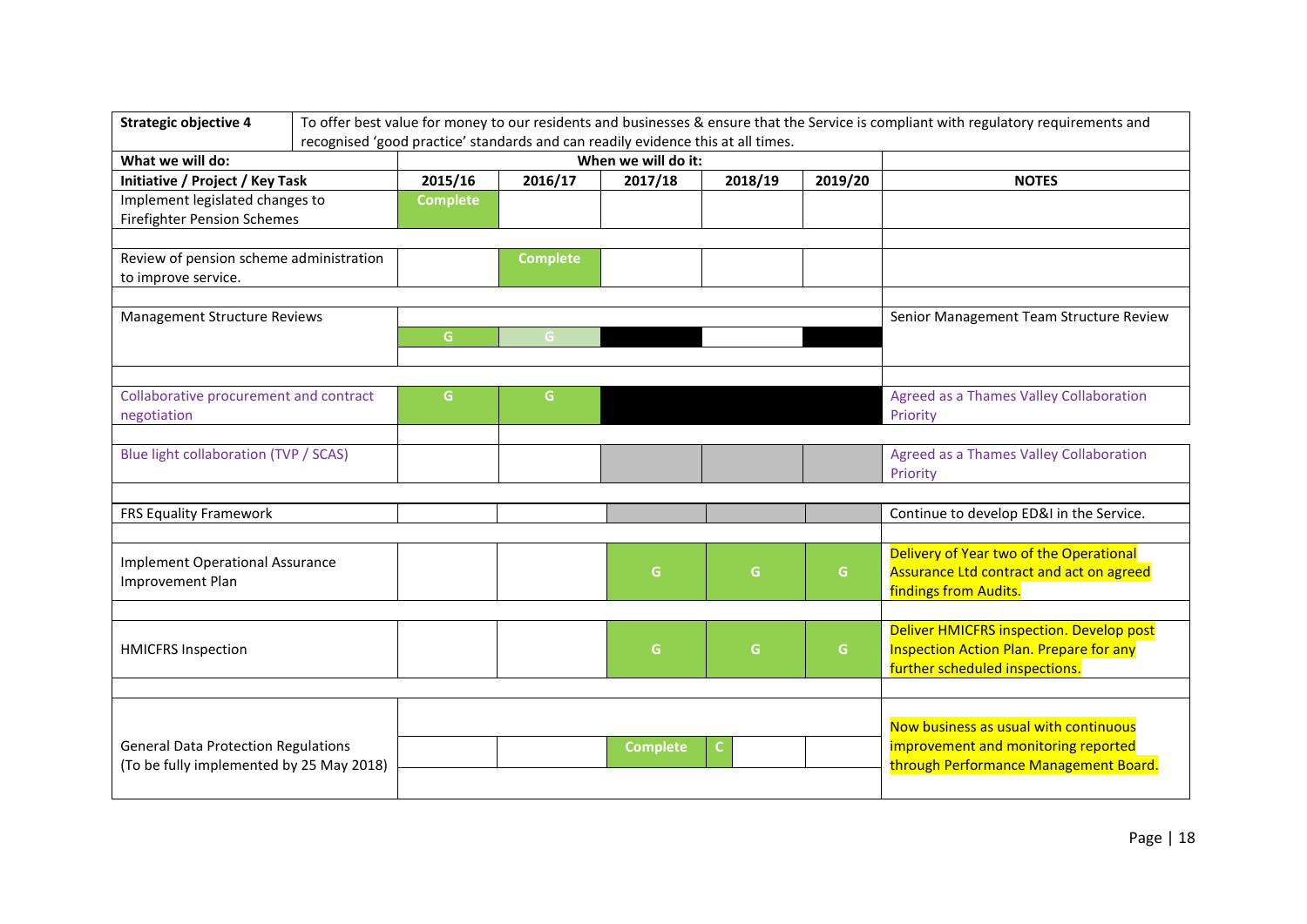| <b>Strategic Enabler 1</b>                |  | To optimise the contribution and well-being of our people. |                     |              |         |         |                                               |  |  |
|-------------------------------------------|--|------------------------------------------------------------|---------------------|--------------|---------|---------|-----------------------------------------------|--|--|
| What we will do:                          |  |                                                            | When we will do it: | <b>NOTES</b> |         |         |                                               |  |  |
| Initiative / Project / Key Task           |  | 2015/16                                                    | 2016/17             | 2017/18      | 2018/19 | 2019/20 |                                               |  |  |
| Adapt and refresh the workforce to        |  |                                                            |                     |              |         |         |                                               |  |  |
| improve service delivery, resilience and  |  | G.                                                         | G                   |              |         |         | DoOR project deliverables                     |  |  |
| deliver PSP outcomes.                     |  |                                                            |                     |              |         |         |                                               |  |  |
|                                           |  |                                                            |                     |              |         |         |                                               |  |  |
| Move to flexible, affordable local terms  |  |                                                            |                     |              |         |         |                                               |  |  |
| and conditions where appropriate to       |  | G.                                                         | G                   |              |         |         |                                               |  |  |
| support demand and risk led people        |  |                                                            |                     |              |         |         | DoOR project deliverables                     |  |  |
| resourcing.                               |  |                                                            |                     |              |         |         |                                               |  |  |
|                                           |  |                                                            |                     |              |         |         |                                               |  |  |
| Ensure the People Strategy, employment    |  |                                                            |                     |              |         |         |                                               |  |  |
| policy, supporting contracts and building |  |                                                            |                     |              |         |         |                                               |  |  |
| capacity & capability systems are         |  | G.                                                         | $\mathsf{G}$        |              |         |         | DoOR project deliverables.                    |  |  |
| established to support demand and risk    |  |                                                            |                     |              |         |         |                                               |  |  |
| led people resourcing.                    |  |                                                            |                     |              |         |         |                                               |  |  |
|                                           |  |                                                            |                     |              |         |         |                                               |  |  |
| Adapt employee proposition to optimise    |  |                                                            |                     |              |         |         |                                               |  |  |
| employee motivation, attract and retain   |  | G.                                                         | G                   |              |         |         |                                               |  |  |
| right calibre, high performing people.    |  |                                                            |                     |              |         |         | <b>Review of People Strategy.</b>             |  |  |
|                                           |  |                                                            |                     |              |         |         |                                               |  |  |
|                                           |  |                                                            |                     |              |         |         |                                               |  |  |
| KIS Structure Review and                  |  |                                                            |                     |              |         |         | Structure revisited and revised in H2 2016/17 |  |  |
| implementation.                           |  | G.                                                         | G                   |              |         |         | to improve focus and resilience of            |  |  |
|                                           |  |                                                            |                     |              |         |         | <b>Information Team</b>                       |  |  |
|                                           |  |                                                            |                     |              |         |         |                                               |  |  |
| Workforce evolution / collaborative       |  |                                                            |                     |              |         |         | Continue to be open to explore further        |  |  |
| reform                                    |  |                                                            |                     |              |         |         | collaboration opportunities with Thames       |  |  |
|                                           |  |                                                            |                     |              |         |         | Valley partners and potential for other       |  |  |
|                                           |  |                                                            |                     |              |         |         | strategic alliances.                          |  |  |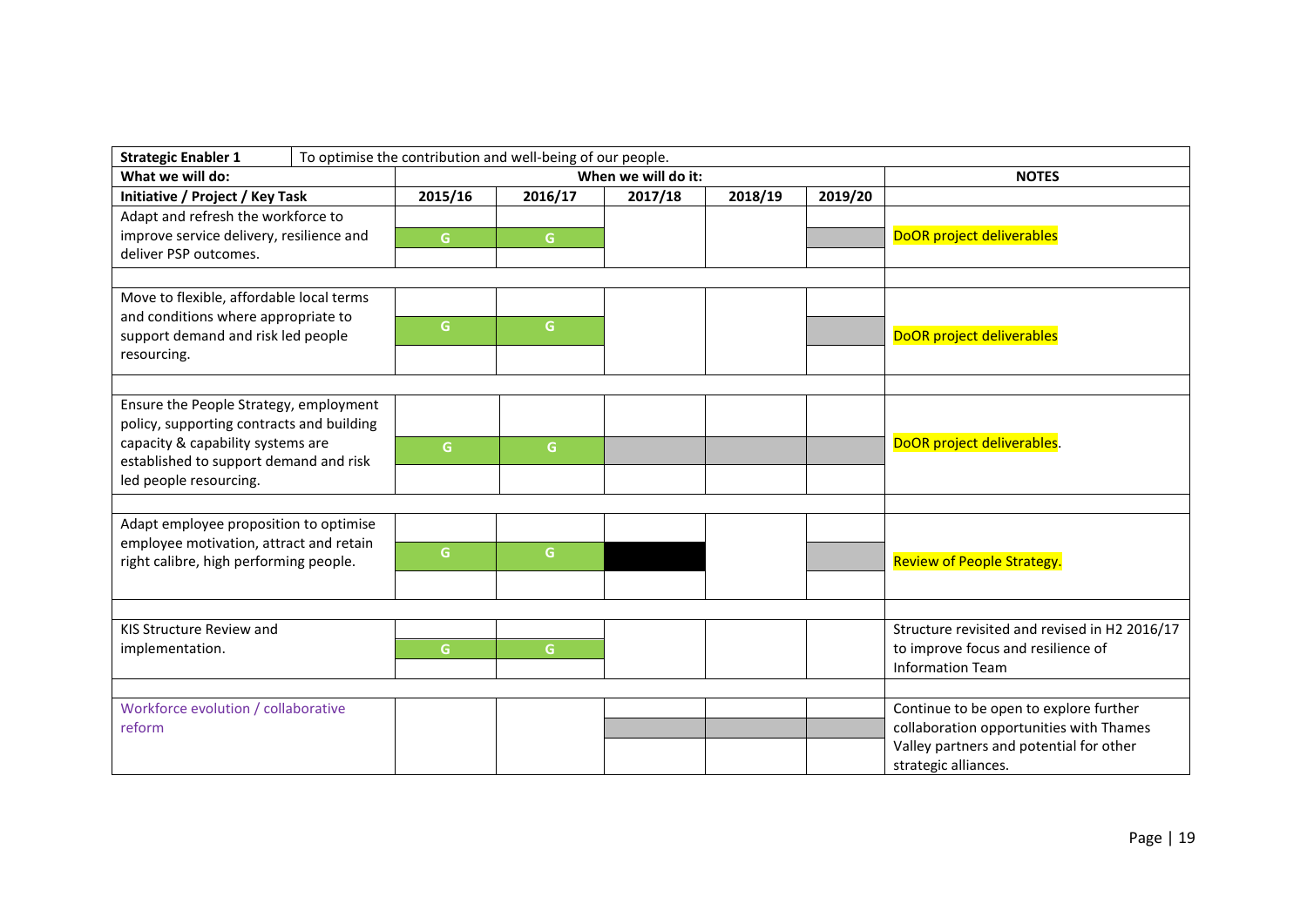| <b>Strategic Enabler 2</b>                                                   | Information Management Systems and Processes: to ensure that risk, performance, financial and management information is accurate, |                                                                           |         |                     |              |              |                                                                                                                                           |
|------------------------------------------------------------------------------|-----------------------------------------------------------------------------------------------------------------------------------|---------------------------------------------------------------------------|---------|---------------------|--------------|--------------|-------------------------------------------------------------------------------------------------------------------------------------------|
|                                                                              |                                                                                                                                   | relevant and delivered to users in an efficient, timely and reliable way. |         |                     |              |              |                                                                                                                                           |
| What we will do:                                                             |                                                                                                                                   |                                                                           |         | When we will do it: |              |              |                                                                                                                                           |
| Initiative / Project / Key Task                                              |                                                                                                                                   | 2015/16                                                                   | 2016/17 | 2017/18             | 2018/19      | 2019/20      | <b>NOTES</b>                                                                                                                              |
| Knowledge & Information Services                                             |                                                                                                                                   | <b>Complete</b>                                                           |         |                     |              |              |                                                                                                                                           |
| strategy implementation                                                      |                                                                                                                                   |                                                                           |         |                     |              |              |                                                                                                                                           |
|                                                                              |                                                                                                                                   |                                                                           |         |                     |              |              |                                                                                                                                           |
| <b>Business Systems Integration Programme</b>                                |                                                                                                                                   | $\mathbf{A}$                                                              | G       | G                   | G            | G            | Final phases of delivery scheduled to be<br>delivered start of 2019/20 with project final<br>completion due March 2020                    |
| Automation of Payroll Input                                                  |                                                                                                                                   | <b>Complete</b>                                                           |         |                     |              |              |                                                                                                                                           |
|                                                                              |                                                                                                                                   |                                                                           |         |                     |              |              |                                                                                                                                           |
| Migration to electronic workflow to<br>support key people business processes |                                                                                                                                   |                                                                           | G.      | G                   |              |              | New systems went live in April 2017 with<br>further integrations planned for 2017/18.                                                     |
|                                                                              |                                                                                                                                   |                                                                           |         |                     |              |              |                                                                                                                                           |
| <b>ESMCP</b> implementation planning                                         |                                                                                                                                   |                                                                           |         |                     | $\mathbf{A}$ | $\mathbf{A}$ | Dependency on national ESMCP Project and<br>revised timeframes                                                                            |
|                                                                              |                                                                                                                                   |                                                                           |         |                     |              |              |                                                                                                                                           |
| Implement localised elements of ESMCP                                        |                                                                                                                                   |                                                                           |         |                     | $\mathbf{A}$ | $\mathbf{A}$ | Dependency on national ESMCP Project.                                                                                                     |
|                                                                              |                                                                                                                                   |                                                                           |         |                     |              |              |                                                                                                                                           |
| Review / agree technology strategy                                           |                                                                                                                                   |                                                                           |         |                     |              |              | Revised technology strategy developed in<br>2018/19. Delivery held off until 2019/2020 to<br>allow greater clarity of ESMCP deliverables. |
| Begin implementation of updated<br>technology strategy                       |                                                                                                                                   |                                                                           |         |                     |              |              | Implementation to begin a year later to align<br>with completion of review date.                                                          |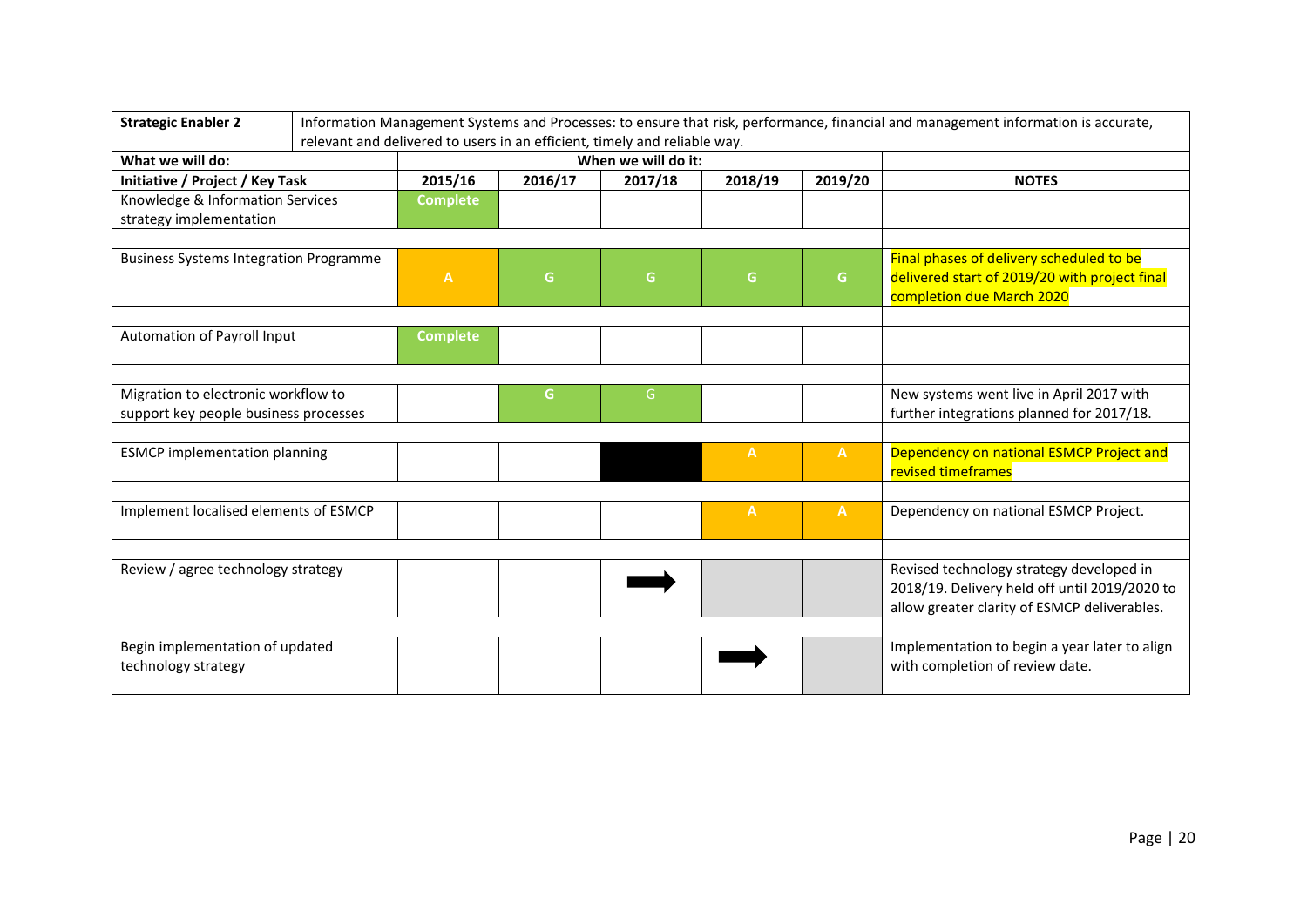| <b>Strategic Enabler 3</b>                                         | requirements. |                |              |                     |                 |         | Assets and Equipment: To provide high quality, cost effective assets and equipment with sufficient flexibility to adapt to changing                  |
|--------------------------------------------------------------------|---------------|----------------|--------------|---------------------|-----------------|---------|------------------------------------------------------------------------------------------------------------------------------------------------------|
| What we will do:                                                   |               |                |              | When we will do it: | <b>NOTES</b>    |         |                                                                                                                                                      |
| Initiative / Project / Key Task                                    |               | 2015/16        | 2016/17      | 2017/18             | 2018/19         | 2019/20 |                                                                                                                                                      |
| MK Transformation Project (Build)                                  |               |                | $\mathsf{A}$ | $\mathbf{A}$        | G               | G       | <b>Completion scheduled for November 2019</b><br>with Occupation commencing early 2020                                                               |
|                                                                    |               |                |              |                     |                 |         |                                                                                                                                                      |
| Head Quarters / Unit 7 Reconfiguration                             |               | $\overline{A}$ | $\mathsf{A}$ |                     |                 |         | <b>Project to relocate staff from Unit 7 by</b><br>December 2020.<br>USAR assets to be maintained as an<br><b>Aylesbury Fire Station capability.</b> |
| <b>PPE Review Project</b>                                          |               |                |              |                     | <b>COMPLETE</b> |         | Completed in 2018                                                                                                                                    |
|                                                                    |               |                |              |                     |                 |         |                                                                                                                                                      |
| Implement Red Fleet diversification (new<br>appliance procurement) |               | $\mathbf{A}$   | $\mathbf{A}$ | <b>COMPLETE</b>     |                 |         | Completed                                                                                                                                            |
|                                                                    |               |                |              |                     |                 |         |                                                                                                                                                      |
| Evaluate Impact of Red Fleet<br>diversification strategy           |               |                |              |                     |                 |         | <b>Superseded by collaborative Red Fleet</b><br>Procurement.                                                                                         |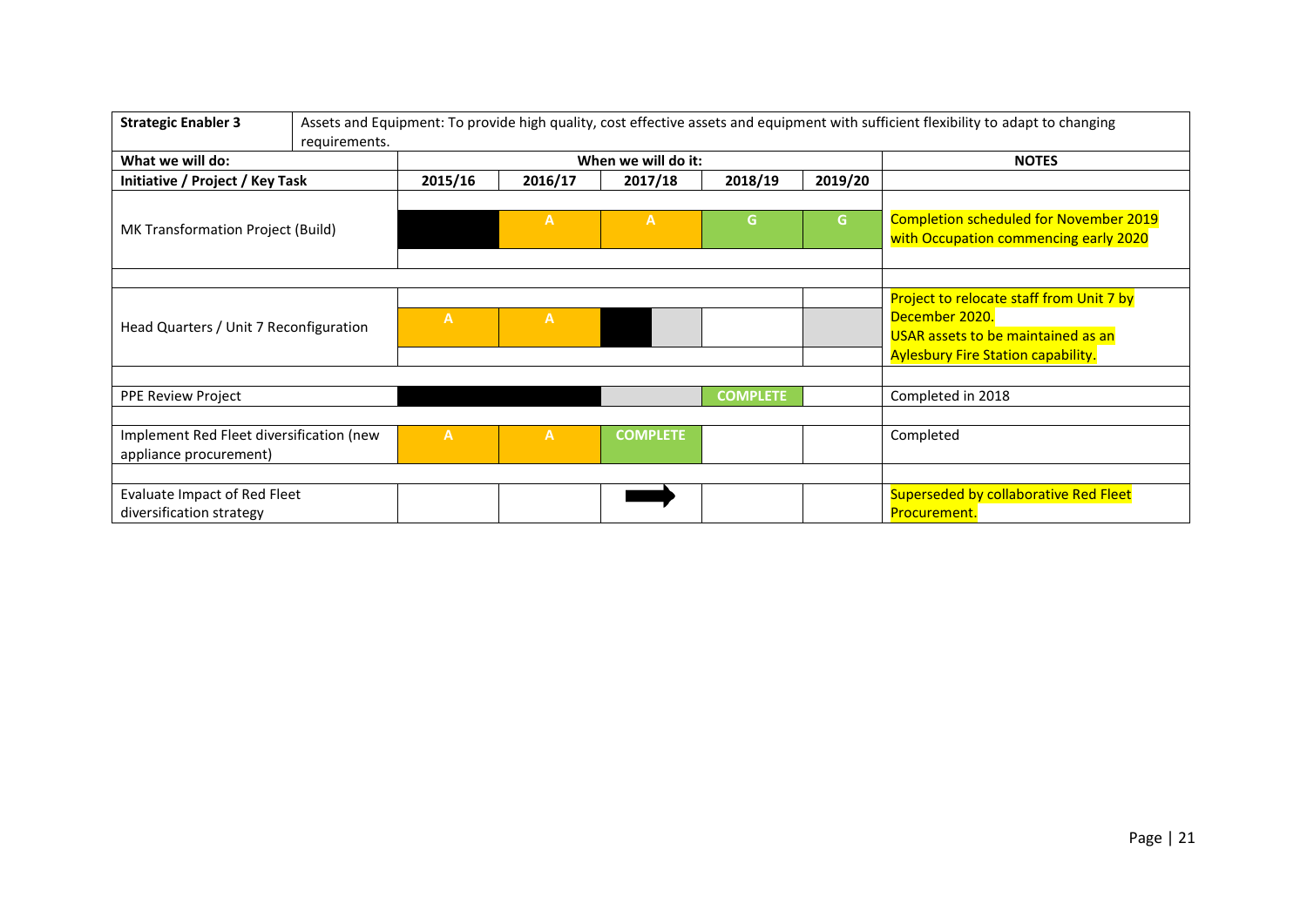# **8. Risk Management Plan**

| <b>Risk</b>                                                                                                                               | <b>Management actions &amp; controls</b>                                                                                                                                                                              |
|-------------------------------------------------------------------------------------------------------------------------------------------|-----------------------------------------------------------------------------------------------------------------------------------------------------------------------------------------------------------------------|
| Costs of implementing plan exceed current<br>funding allocations                                                                          | Budget Monitoring Process (officer and member scrutiny)<br>Medium term financial planning process<br>Earmarked Authority Reserves (see 2015/16 - 2019/20 Medium<br>Term Financial Plan)                               |
| Staff competencies and / or capacity<br>insufficient to deliver key tasks / projects.                                                     | <b>Strategic Training Review</b><br>Workforce Plan<br>Resourcing, Retention and Remuneration strategies                                                                                                               |
| Prolonged business continuity issue (e.g.<br>pandemic flu, industrial action)                                                             | Peer reviewed business continuity plan in place and tested<br>Employee relations engagement strategy in place<br>Development of resilience arrangements and contractual incentives<br>for staff.                      |
| Unexpected financial pressures                                                                                                            | Budget Monitoring Process (officer and member scrutiny)<br>Medium term financial planning process<br>Earmarked Authority Reserves (see 2018/19 - 2021/2022 Medium<br>Term Financial Plan)<br><b>Reserves Strategy</b> |
| Dependencies on external parties                                                                                                          | Contract / MOU monitoring<br>Business continuity plan                                                                                                                                                                 |
| Delay / failure of national ESMCP project                                                                                                 | Resilience, maintenance and support of legacy systems.                                                                                                                                                                |
| Disruption to partnership working caused by<br>political change e.g. potential move to a<br>unitary council structure for Buckinghamshire | Appointment of lead officer to plan and manage mitigating actions<br>Close liaison with transition project team                                                                                                       |